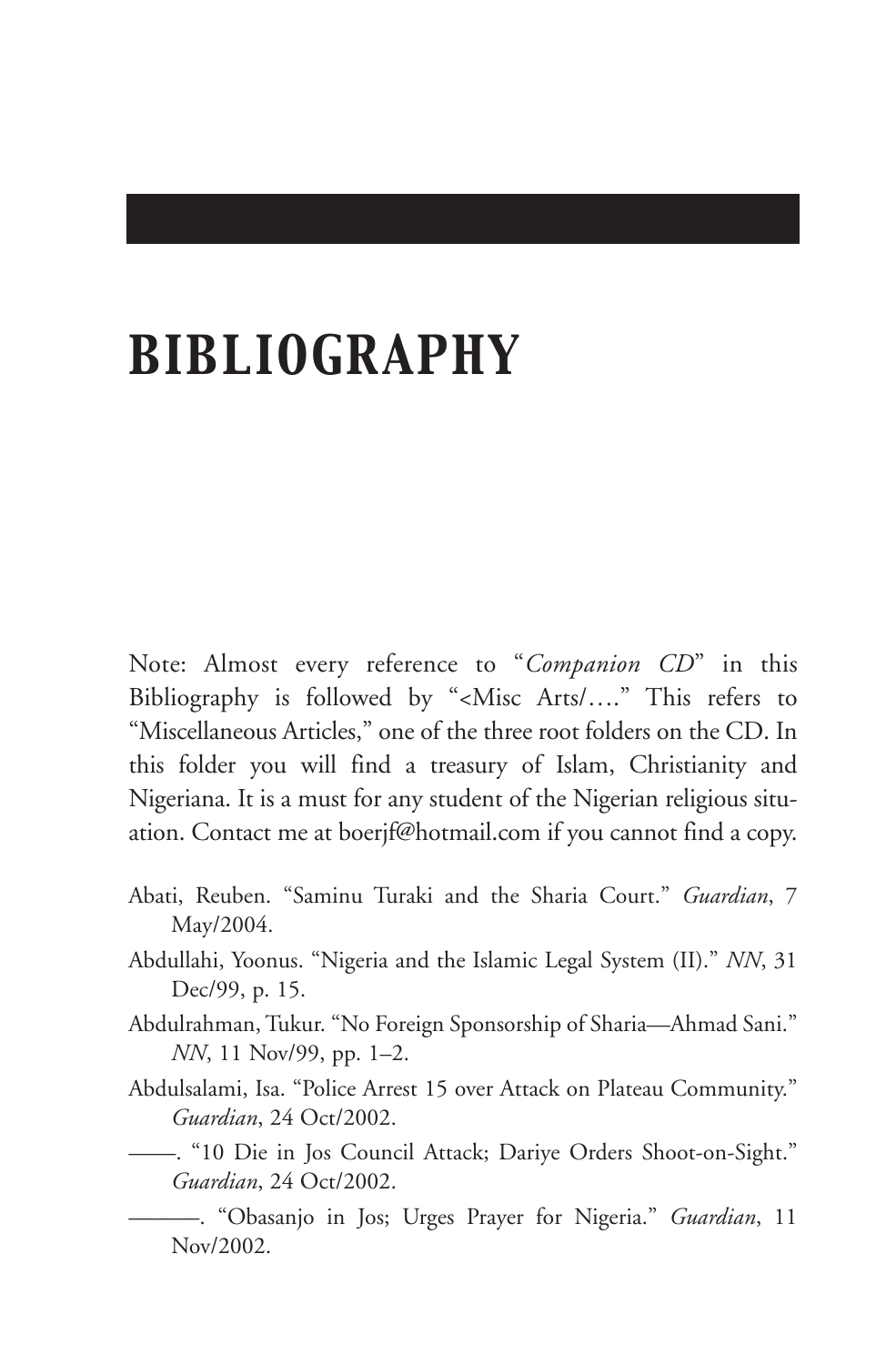- ——. "Plateau Bans Council of Muslim Elders." *Guardian*, Dec/2003.
- ——. "Lar Decries Alleged Discrimination against Northern Christians." *Guardian*, 2 May/2005. *Companion CD* <Misc Arts/Marginalization / Marginalization of Northern Christians>.
- ——. "EFCC Arrests Plateau Lawmaker in Pyjamas." *Guardian*, 4 Oct/2006.
- ——. "Dariye Goes Underground." *Guardian*, 13 May/2007. *Companion CD* <Misc Arts/ Other States/Plateau/2007–05–13….>
- Abdulsalami, Isa and Alabi, Julius. "Governor's Aide Beheaded in Plateau; Six Feared Dead in Ondo." *Guardian*, 6 Nov/2002.
- Abraham, R. C. *Dictionary of the Hausa Language*. London: University of London Press, 2nd edition, 1962.
- Abraham, Yiljap. "Sacrilege on the Altar." *LB*, Dec/2004, p. 22.
- ——. "Alexander Lar: A Personal Reflection." *LB*, Jan/2005, p. 9.
- ——. "The President and His Spirit." *LB*, Apr/2005, p. 24.
- ——. "Beyond the 3rd Term." *LB*, Jan/2006, p. 22.
- ——. "No, Brother Joshua, No." *LB*, Mar/2006, p. 24.
- ——. "[Muslims] Killing Islam." *LB*, Apr/2006, p. 10. Reproduced in vol. 7, ch. 8.
- ——. "Voices." *LB*, Apr/2006, p. 24.
- Abubakar, Mohammed. "Council of State Inspects INEC Facilities for Polls." *Guardian*, 5 Apr/2007.
- Abuh, Adamu. "Sharia Court Can't Try Turaki, Says Counsel." *Guardian*, 8 Apr/2004. *Companion CD* <Misc Arts / Governors before Sharia Courts>.
- Adam, Matthew A. "The Irony of This Dialogue." Paper delivered at the Plateau State House of Assembly, Jos. N.d.
- Adama, Judith. "Plateau: The Re-birth of Dariye." *NN*, 29 Jan/2005, p. 4.
- Adegbola, E. A. Adeolu. "Religious Pluralism and the Draft Constitution for Nigeria." Privately circulated stencilled paper. Ibadan: ICS, 1977. Appendix 6, Vol. 5.
- Adigwe, Olisa. "Muslim Rage and 9/11." *Gamji*, Feb/2003. *Companion CD* <Misc Arts/Islam/Adigwe >.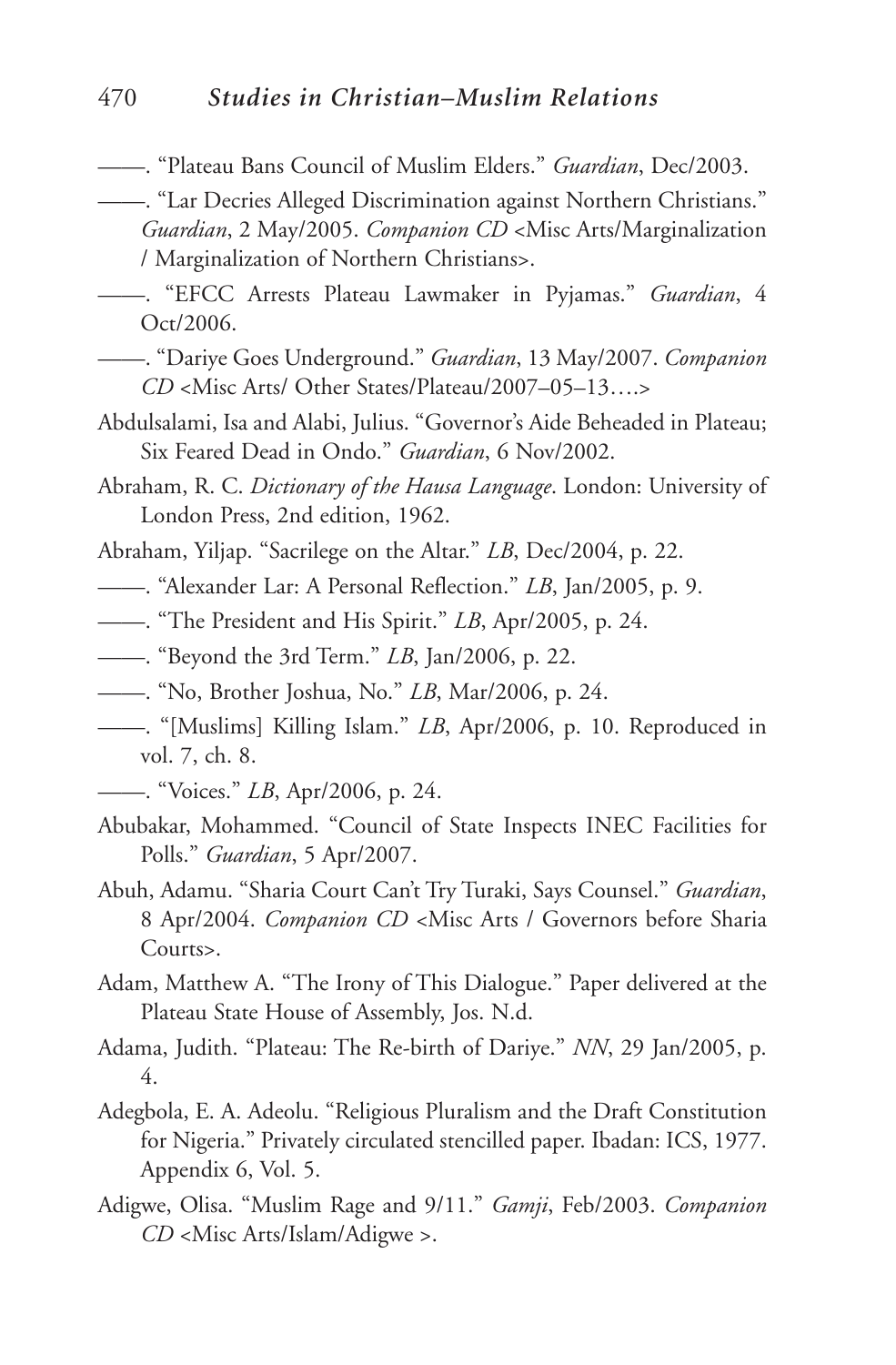- Ado-Kurawa, Ibrahim. "Islam and Non-Muslim Minorities in Northern Nigeria." 2000. *Companion CD* <Misc Arts/Ado-Kurawa/…>.
- Adujie, Paul I. "The Declaration of the State of Emergency in Plateau State." *Gamji* 19 May/2004. *Companion CD* <MiscArts/Islam/Nigeria/Plateau/*Gamji* 117>.
- Agekameh, Dele. "The Sharia Conundrum." *TELL*, 15 Nov/99, p. 24.
- Agence France-Presse. "Pope Sparks Furore by Linking Islam to Violence." *VS*, 15 Sep/2006.
- Agog, Zitung B. "Bishop Advises Christians." *NN*, 25 Nov/99, p. 21.
- Aguwa, Jude C. U. *Religious Dichotomy in Nigerian Politics*. Enugu: Fourth Dimension Publishing, 1993.
- Ahima, Caleb S. *The Rise of Islamic Fundamentalism in Northern Nigeria and Its Impact on the Church as an Erector of the Signs of God's Kingdom*. An M.Th. thesis written for Calvin Theological Seminary, Grand Rapids, MI, USA, 1998.
- Ahmed, Isah. "*An Sanya Hausawa cikin Majalisar Masarautar Jos*." *GTFK*, 24 Jan/2005, pp. 1–2.
- Ajaver, Joseph. Sermon preached in the Christian Reformed Church of Nigeria, Abuja, Feb/2005.
- Ajibade, Sulaiman. "Sharia Threatens Nation's Unity—Don." *The Anchor*, 23 July/2001.
- Ajobaju, Jeph. "Nigeria Gears up to Join Islamic Bank." *The Guardian*, 21 Sept/87.
- Akhaina, Saxone. "Kukah Indicts Northern Leaders over Slow Progress." *Guardian*, 6 Dec/2004.
- Akume, John. "Curbing Religious Intolerance in Northern Nigeria." *IGPB*, 1 Aug/2004, pp. 3, 5.
- ——. "The Downslide Relationship between Christians and Muslims in Jos and Kaduna." *IGPB*, Sep/2004, pp. 4–5, 9.

Ali, A. Y. "A Rejoinder." *IGPB*, Nov/2004, p. 10.

- *Alkalami, "Hawainiyar Okogie Ta Kiyayi Ramar Musulmi*!" 31 Mar/89, p. 3.
- Alkali, Ali. "Sharia Is Winning." *NN*, 13 Nov/99, pp. 5–6.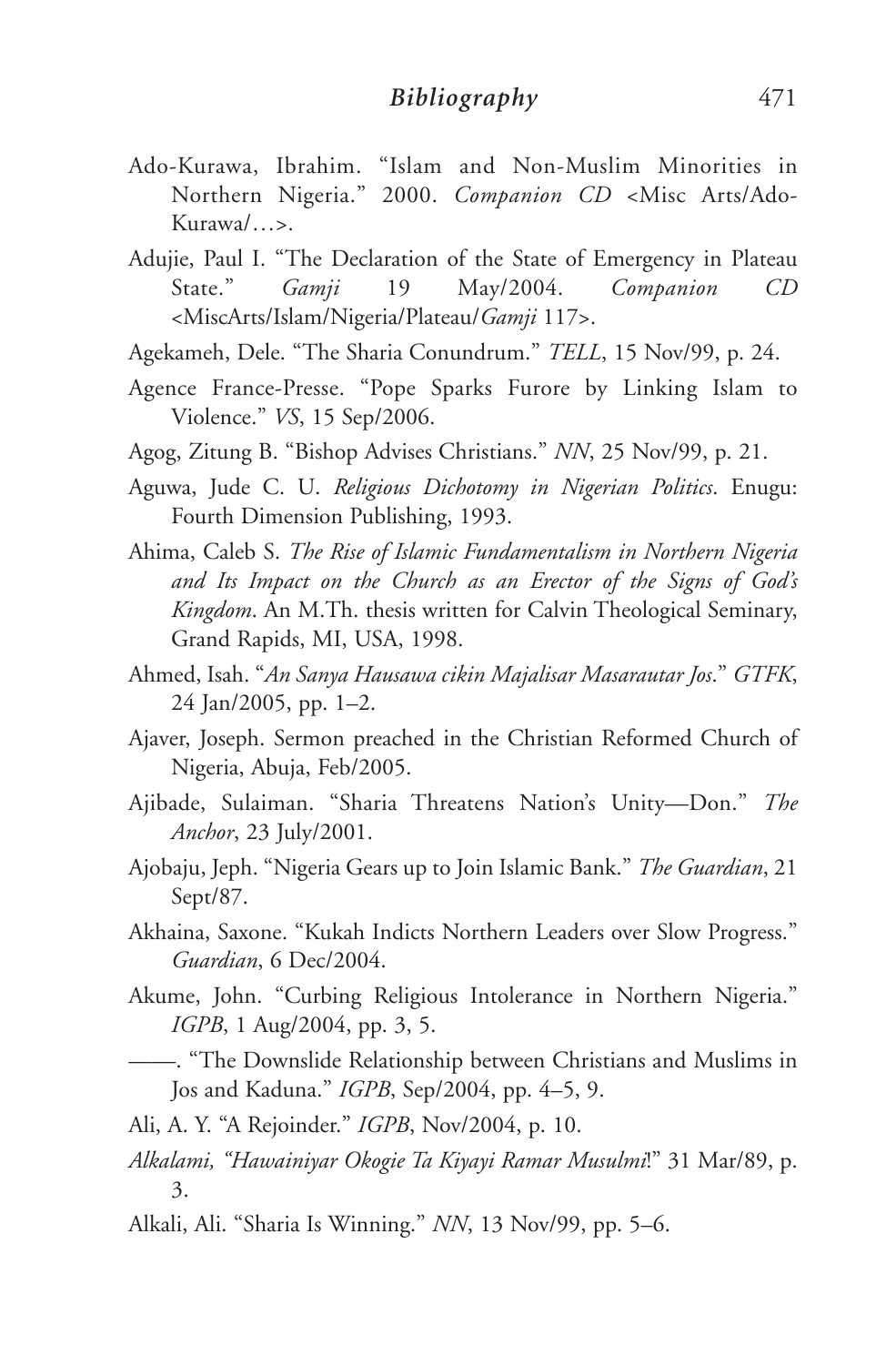- Aluko, Mobolaji E. "Religious (In)Tolerance and the National Question." *Gamji*, 25 Dec/2002.
- Arnold, Thomas W. *The Preaching of Islam: A History of the Propagation of the Muslim Faith*. London: Constable, 1913.
- Audu, Ishaya. "Following Jesus in Times Like These: Kaduna Riots in Perspective." *Kingdom Authority News*, July/2000, pp. 1–2.

——. Personal correspondence. 23 Aug/2000.

- Audu, Onoja. "Church Raises Alarm over 56 Illegal Airstrips." *DI*, 21 Apr/2005.
- Audu, Solomon. "Ethno-Religious Disturbances in Jos." *KUTAYA Forum*: *Newsletter of the Messianic Support Group.* Nov/2001, pp. 1–2.
- Awoniyi, H. Olufemi. *The Search for Terrorists: A Case Study of the Council of Ulama of Nigeria*. Lagos: Centre for Religion and Public Issues, 2002.
- Awoshakin, Tokunbe. "Sharia, Violence and Nigerian Politics." *Gamji*, Apr/2003.
- Awowole-Browne, Francis. "Sultan, Christian Leaders Fear Violence during Elections." *Daily Sun*, 4 Apr/2007.
- Ayigbe, Francis. "Sharia: Supreme Court to Adjudicate." *NN*, 12 Nov/99.
- Badejo, W. A. "A Paper on Dialogue between Muslims and Christians." In "Sharia Issues in Nigeria." Paper given at NIREC, 21 June/2000.
- Bagudu, Nankin. "Plateau Peace Conference: Hopes and Gains." *LB*, Nov/2004, p. 3.
- Baiyewu, Timothy and Mwadkwon, Simon D. "Sharia in Northern Nigeria and Its Implications on the Secularity of the Nigerian State." *Jos Studies*, June/2001, pp. 26–40.
- Bala, Salisu. "Sharia and Communal Conflict in Kaduna." Paper prepared for Arewa House, Center for Historical Documentation and Research, ABU, 2000. *Companion CD* <Misc Arts/State by State/Kaduna/Salisu…>.
- Bally, Ango. "Awoniyi Backs Sharia." *NN*, 14 Nov/99, p*.* 2.
- Bamigboye, Joseph S. "Sharia, Nigerian Constitution and the Christian Faith." A paper presented at the Students' Union Week of the United Missionary Theological College, Ilorin, March 20, 2000.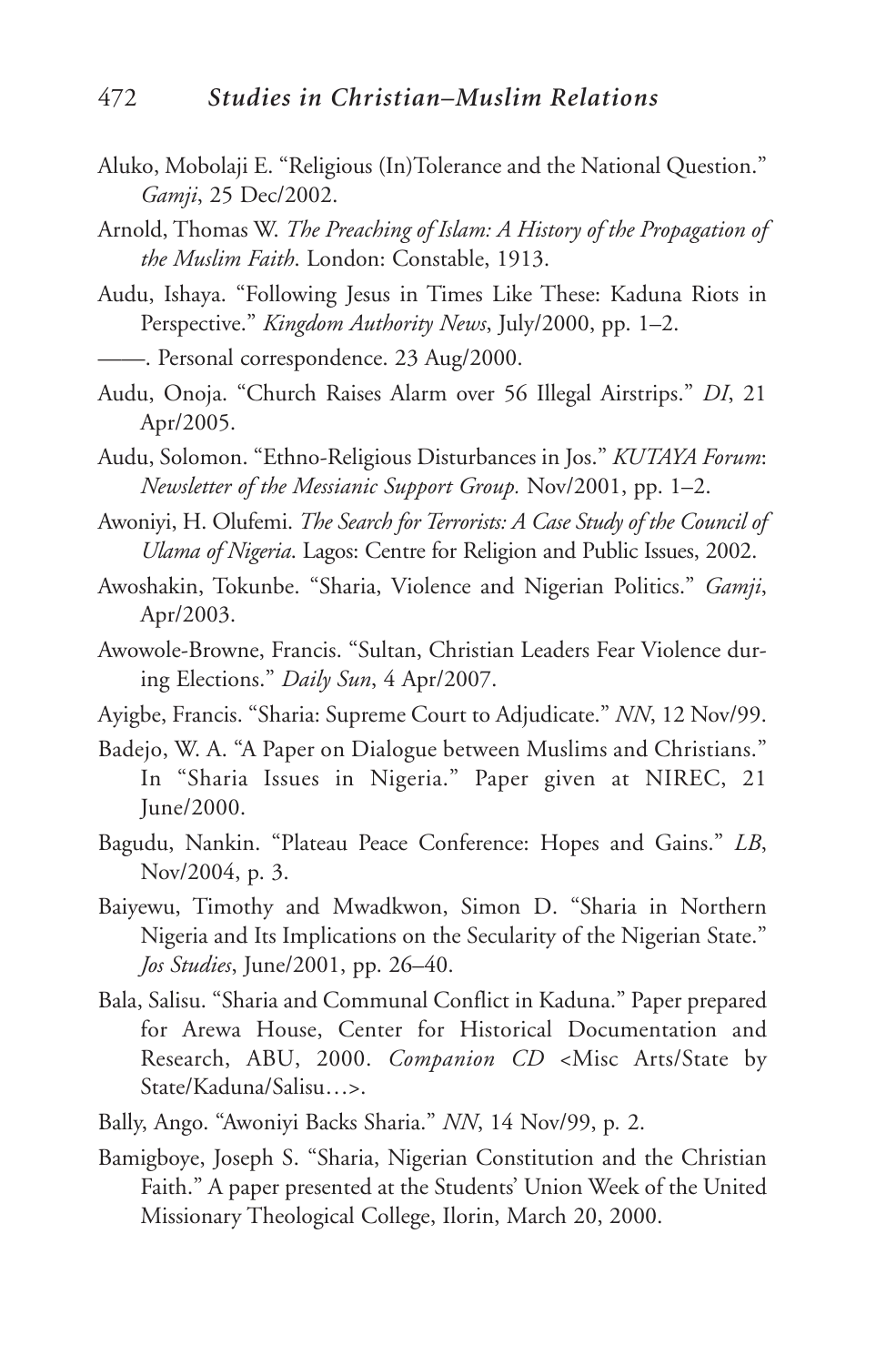- Banwat, Godfrey. "Sharia Is Abnormal." *LB*, Feb/2004, pp. 16–17.
- *Barnabas Aid*. "Christian Minorities Victimised because of Danish Cartoons." May-June/2006, p. 6.
- ——. *Barnabas Prayer Bulletin*. London: Barnabas Fund, Jan-Feb/2007, pp. 14–15; 18 Apr/2007.
- Bingham, Roland V. "Historic Memorandum Presented to the Missionary Conference at Miango [Plateau State], when the Subject of Relationship of Missions to Government Was under Consideration, 1927." Appendix 9. See also J. Boer, 1979, pp. 500–504; 1988, pp. 55–62.
- Binji, Aminu M. "For True and Sincere National Rebirth." *NN*, 31 Oct/99. Appendix 2.
- Binniyat, Luka. "Deputy Governor Threatens to Resign over Sharia." *Post Express,* 20 June/2000. Appendix 7.
- Bitrus, Bala B. "Governor Explains Rationale for Sharia." *NN*, 9 Nov/99.
- Boer, Jan H. *Missionary Messengers of Liberation in a Colonial Context: A Case Study of the Sudan United Mission*. Amsterdam Studies in Theology, Volume 1. Amsterdam: Rodopi, 1979.
- ——. "Conference on Marx and Africa." Report on a conference held at ABU, 14–18 Mar/83. *Companion CD* <Boer Arts/Marxism Conference 1983>.
- ——. *Missions: Heralds of Capitalism or Christ*? Ibadan: Daystar Press, 1984.
- ——. *Christianity and Islam under Colonialism in Northern Nigeria*. Jos: ICS, 1988.
- ——. "Science without Faith Is Dead." In A. Kuyper, *You Can Do Greater Things than Christ*. Jos: ICS, 1991, pp. 78–102. *Companion CD* <Boer Arts/Faith and Science>.
- ——. *Caught in the Middle: Christians in Transnational Corporations*. Jos: ICS, 1992.
- ——. (ed.). *The Church and the External Debt: Report on a Conference Held in Jos, Nigeria*, *November 26–30, 1990*. Jos: ICS, 1992.
- ——. "Nigerian Muslims and the Miss World Pageant." May/2003. *Companion CD* < Boer Arts/Muslim Materials/Boer-1> and <…. Boer-2>. This article is also published in slightly different versions as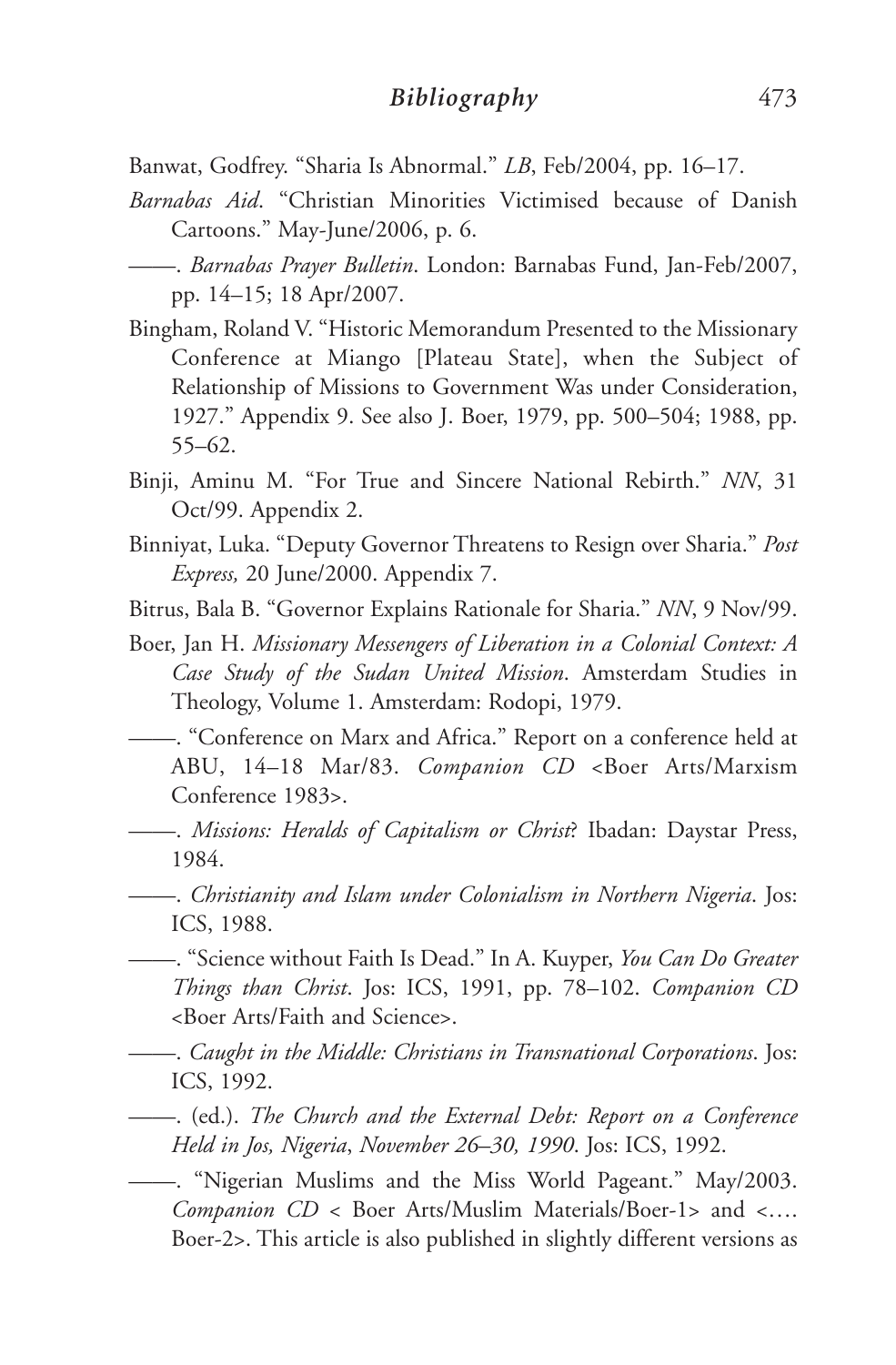follows: (1) "The Anatomy of Miss World." *Christian Courier*, 3 Mar/2003, pp. 12–13. (2) "Nigerian Muslims and the Miss World Pageant." *TCNN Research Bulletin* (research bulletin of the Theological College of Northern Nigeria), Mar/2003, pp. 36–43. That version can also be accessed from the TCNN Web site, www.tcnn.org. (3) "Nigerian Muslims and the Miss World Pageant." *Woord & Daad* (magazine of The Reformational Movement of Southern Africa), Fall, 2003.

——.*Studies in Christian-Muslim Relations*. Belleville: Essence Publishing.

*Nigeria's Decades of Blood*. Vol. 1, 2003.

*Muslims: Why the Violence*? Vol. 2, 2004.

*Christians: Why This Muslim Violence*? Vol. 3, 2004.

*Muslims: Why We Reject Secularism*. Vol. 4, 2005.

*Christians: Secularism—Yes and No*. Vol. 5, 2006.

*Muslims: Why Muslim Sharia Law*. Vol. 6, 2007.

——. "The Sharia Debate." *LB*, Feb/2004, p. 9.

- Bogoro, Salamatu. "What Brought Them to the Church?" *LB*, Apr/2004, p. 20.
- British Broadcasting Corporation (BBC). Due to copyright restrictions I have not included any BBC articles in the appendices. However, a number are listed in this bibliography along with their URLs so you can access them yourself.

——. "Sharia Law: What Do You Think?" 22 Mar/2002.

Byang, Danjuma. "Kaduna Riots Committee Report: Have the Culprits Been Unearthed?" *TC*, No. 5/87, pp. 16–21.

*——. Sharia in Nigeria: A Christian Perspective.* Jos: Challenge Publications, 1988.

——. "Sharia in Nigeria: Its Meaning and Implications for Christians." Seminar paper presented at the Nasarawa State Sharia Seminar on 20 May 2000.

——. "*Jihad* Threat: Is Obasanjo's Administration Anti-Islam?" *Gamji*, Nov/2005. *Companion CD* <Misc Arts/*Gamji* 247 Byang>.

Christian Association of Nigeria (CAN):

<sup>——,</sup> Lagos State Branch. "President Babangida and His Group. " N.d.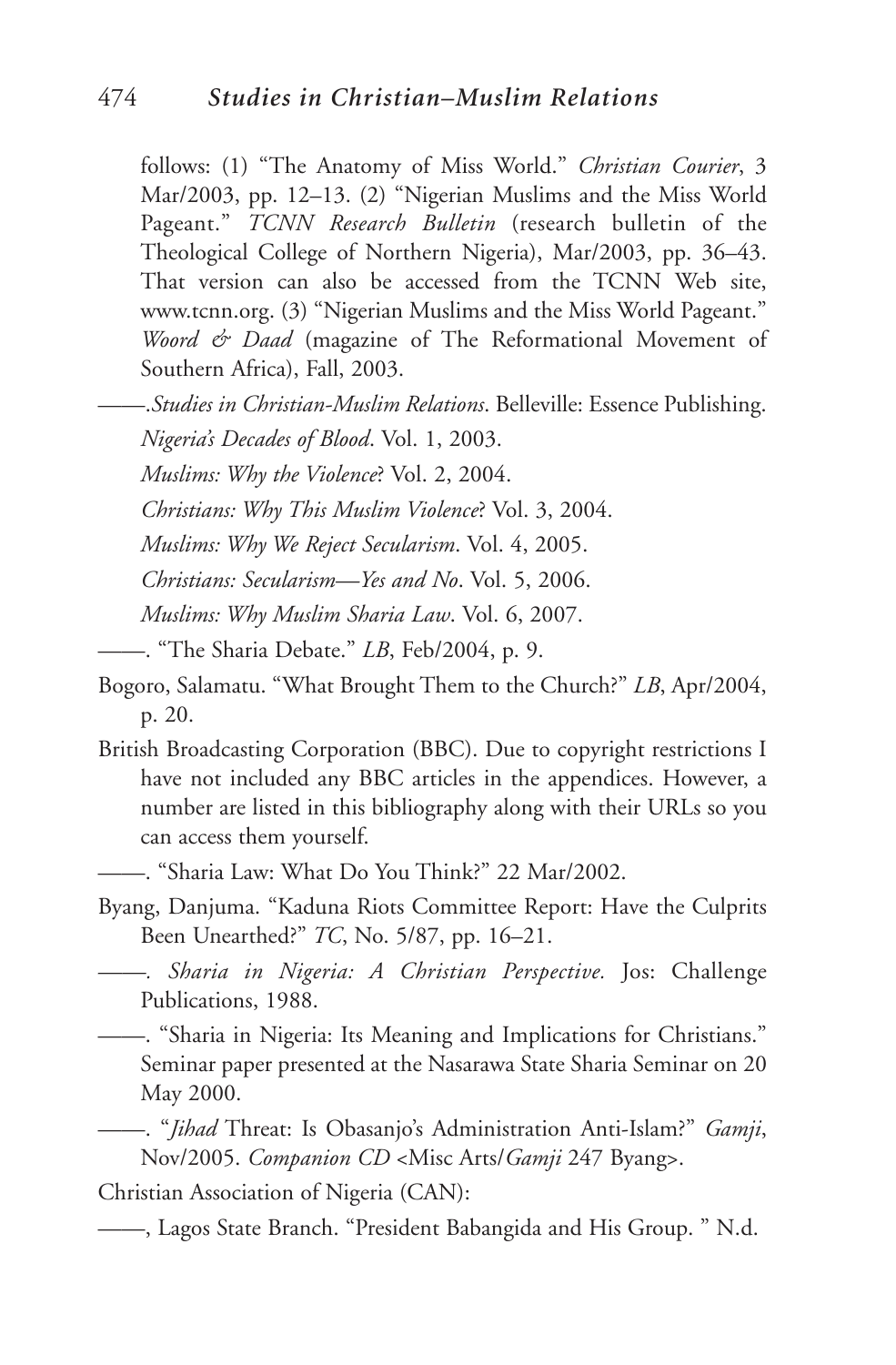- ——, National YouthCAN. *The Sharia: Implications for Christians*. Ibadan: National YouthCAN, 1987.
- **——,** Northern States and Abuja. "Sharia Versus National Unity." Text of a press conference held by Christian Association Of Nigeria (CAN) Northern Zone on April 3, 1989. Appendix 12**.**
- ——, Northern States and Abuja. "Sharia Versus National Unity." Press conference held on April 3, 1989. *Sunday Tribune*, 16 Apr/1989, p. 14. Appendix 11.
- ——. "For Everything There Is a Season!" Undated (early '90s?) letter to President Babangida.
- ——, Northern States and Abuja. "Press Release by CAN on December 17th, 1997: Reactions of Religious Groups over the Airing of the Special Christmas Programme Titled 'World Reach Nigeria' from December 1st to 17th, 1997." Appendix 13.
- ——, Zamfara State. "A Communique Issued at the Meeting of Zamfara State Chapter of CAN." 4 Oct/99. Signed by Peter Dambo, Chairman, and B. Eguavon, Secretary.
- ——, Northern States and Abuja. Minutes of meetings held on 17 May/2000; 20 June/2000; 5 Sep/2000.
	- ——, Northern States and Abuja. Communique, 17 May/2000.
- ——, Zamfara State Branch. "Sharia and Its Effects on Christians in the State." 28 May/2001.
- ——, Zamfara State Branch. Report on "Meeting with Gusau Local Government, CAN Pastors and Commissioner of Lands and Housing, Zamfara State, in the Commissioner's Office." 14 Jan/2002.
- ——, Plateau State Branch. Newsletter: "A Word from the Chairman," 2004.
- ——, Plateau State Branch. "The Great Crusade." Jan/2005.
- Center for Religious Freedom. *The Talibanization of Nigeria: Sharia Law and Religious Freedom*. Washington: Center for Religious Freedom, (CFRF), 2002. Check the CFRF link at www.freedomhouse.org for many more relevant articles on Islam and sharia.
- *Christian Courier (CC*). "News Report from Zenit.org." 14 May/2001, p. 8.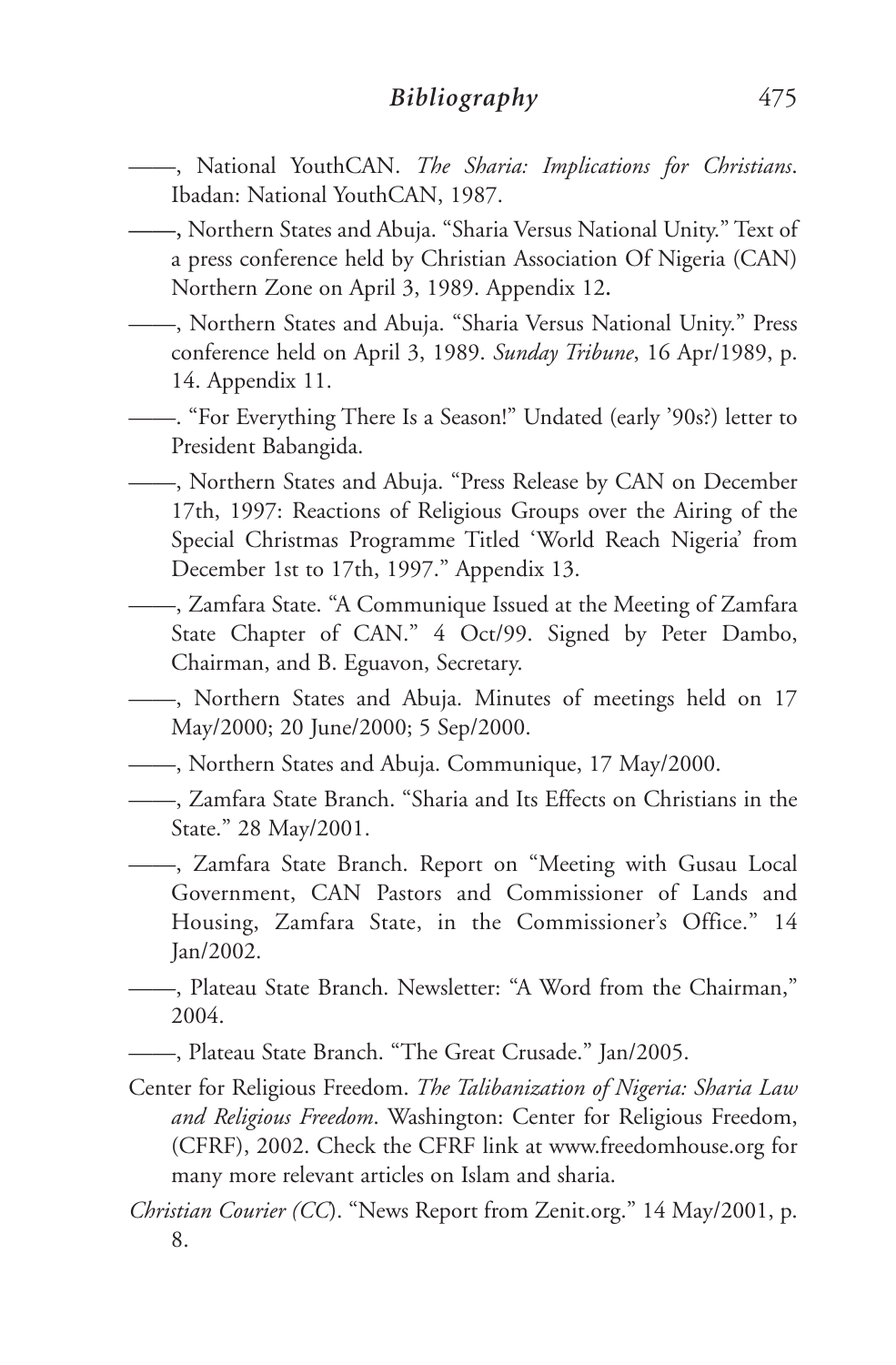——. "Cartoons Spark Violent Attacks in Northern Nigeria." 6 Mar/2006.

*Companion CD* <Misc Arts/Muhammad/Cartoons/>.

——. "Muslims Will Soon Outnumber Protestants in The Netherlands." 25 Sep/2006, p. 8.

- ——. "Violence in Dutse, Northern Nigeria, Following Pope's Speech." 9 Oct/2006.
- Chukwumerije, Okezie. "The Folly of Our Muslim Elite." *Gamji*, 2003. Appendix 3.
- Church of Christ in Nigeria (COCIN). "Communique Issued at the 60th Session of the General Church Council of COCIN held at the Headquarter Church, Jos, Plateau State." *LB*, Nov/2004, p. 6.
- ——. "Communique Issued by the Executive Council of COCIN," April 12–14, 2005. *LB*, Apr/2005, p. 8.
- *Comet, The*. "Editorial: Softly, Softly, Northern Muslim Governors." 23 July/2001.
- Committee of Concerned Citizens. "The Sharia Issue: Working Papers for a Dialogue." N.p., 2000.
- Committee on the Implications of Sharia on Christians & Non-Muslims. "Summary of Memoranda Submitted to the Committee on the Implications of Sharia on Christians & Non-Muslims in Gombe State." N.p. and n.d., except a handwritten note: "Vol. 2, Nov/2000." 58 pp.
- *Compass Direct*. All materials from this source can be accessed at www.compassdirect.org. Some of them are also copied to *Companion CD*.
- ——. "Politicians Blame Violence on 'Religious Exclusivism.'" 6 Dec/2004.
- ——. "Persecution Memo Sent to Reform Conference." 14 June/2005.
- ——. "Country Joins Islamic Development Bank." 23 June/2005.
- ——. "Christian Leaders Send Persecution Memo to Nigerian Reform Conference." Also *CC*, 25 July/2005.
- ——. "Northern Leaders Implore President to End Sharia." 29 July/2005. Also *CC*, 15 Aug/2005, p. 8. Appendix 18.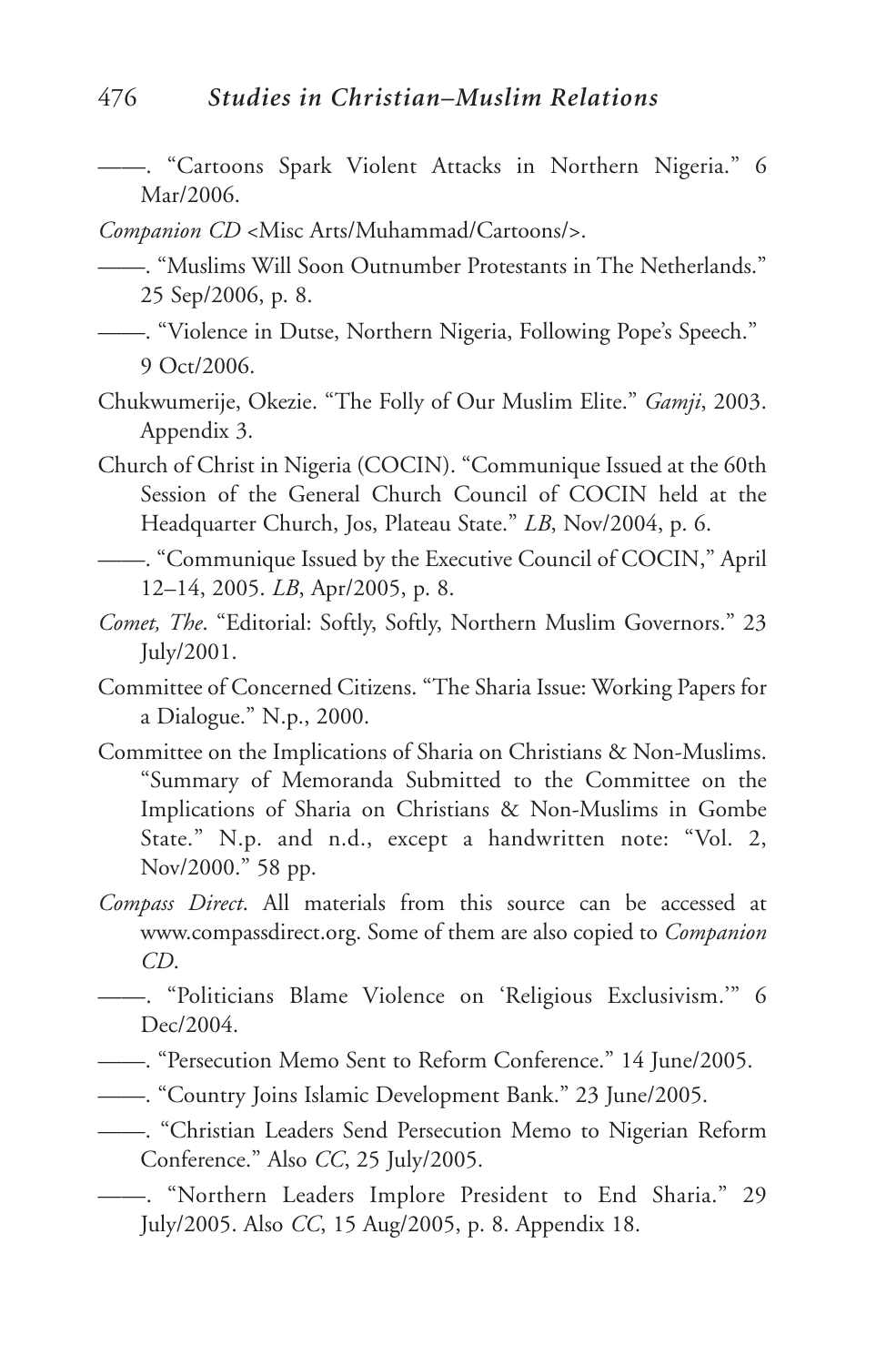- ——. "Nigeria: Digging up the Roots of Persecution in Plateau State, Nigeria." 23 Sept/2005. *CC*, 10 Oct/2005, pp. 1, 2. Appendix 19.
	-
- ——. "Islam's Power Grab in Niger State." 15 Nov/2005.
- ——. "Pastor Faces Arrest for Harbouring Convert from Islam." 12 Dec/2005.
- ——. "Churches Marked for Demolition in Zamfara State." 31 Jan/2006. *Compass Direct* and *Companion CD* <Misc Arts/State by State/Zamfara/ 2006–01–31>.
- ——. "Christian Nursing Student Apparently Kidnapped." 14 Feb/2006. *Companion CD* <Misc Arts/State by State/ Sokoto/ 2006–02–14>.
	- ——. "State Accused of Seeking to Train Jihadists." 16 Feb/2006. *Companion CD* <Misc Arts/Sharia/2006–02–22>. This folder contains more stories and reports on the same topic.
- ——. "Muslim Extremists again Attack Home." 6 Mar/2006. *Companion CD* <Misc Arts/State by State/ Bauchi/ 2006–03–06>.
- ——. "Teacher Accused of Blasphemy Disappears." 28 Mar/2006. *Companion CD* <Misc Arts/State by State/ Bauchi/ 2006–03–28>.
- ——. "Christian Girl Has Muslim Man Forced on Her." 4 Apr/2006.
- ——. "Female Students Disappear after Muslim Assault." 10 Apr/2006.
- ——. "Anglican Bishop Survives Fourth Attack." 21 Apr/2006.
- Dada, Kolawole. "Bishop Warns on Sharia Application." *NN*, 3 Nov/99, p. 21.
- Dah, Charles. "The Christian Perspective on Violence." In Ityavyar and Gundu, *Muslim/Christian...* (see below), 2004, pp. 59–65.
- Dakas, Dakas C. "Hip! Hip! Hip! Hurray!!" *LB*, July/2005, p. 2.
- *Daily Triumph (D/Triumph*). "Kano CAN Denies Rumour to Honour Kwankwaso." 5 Sep/2005.
- *Daily Trust* (*DT*). Editorial. 19 Jan/2005, p. 40.
- ——. "We Support Power Shift, Zoning—Middle Belt." 1 Jan/2006.
- Dan-Ali, Mannir. "Stoking Nigeria's Sharia Fires." BBC, 22 Mar/2002.
- Danboyi, Joseph B. "Rhoda's Case Is so Pathetic." *LB*, Mar/2005, p. 13.
- Dandaura, Haruna. "An Address Delivered by Hon. Justice J. H. Dandaura (Rtd) on Christian-Muslim Relations in Nigeria: Principles and Approach." Delivered at the ECWA International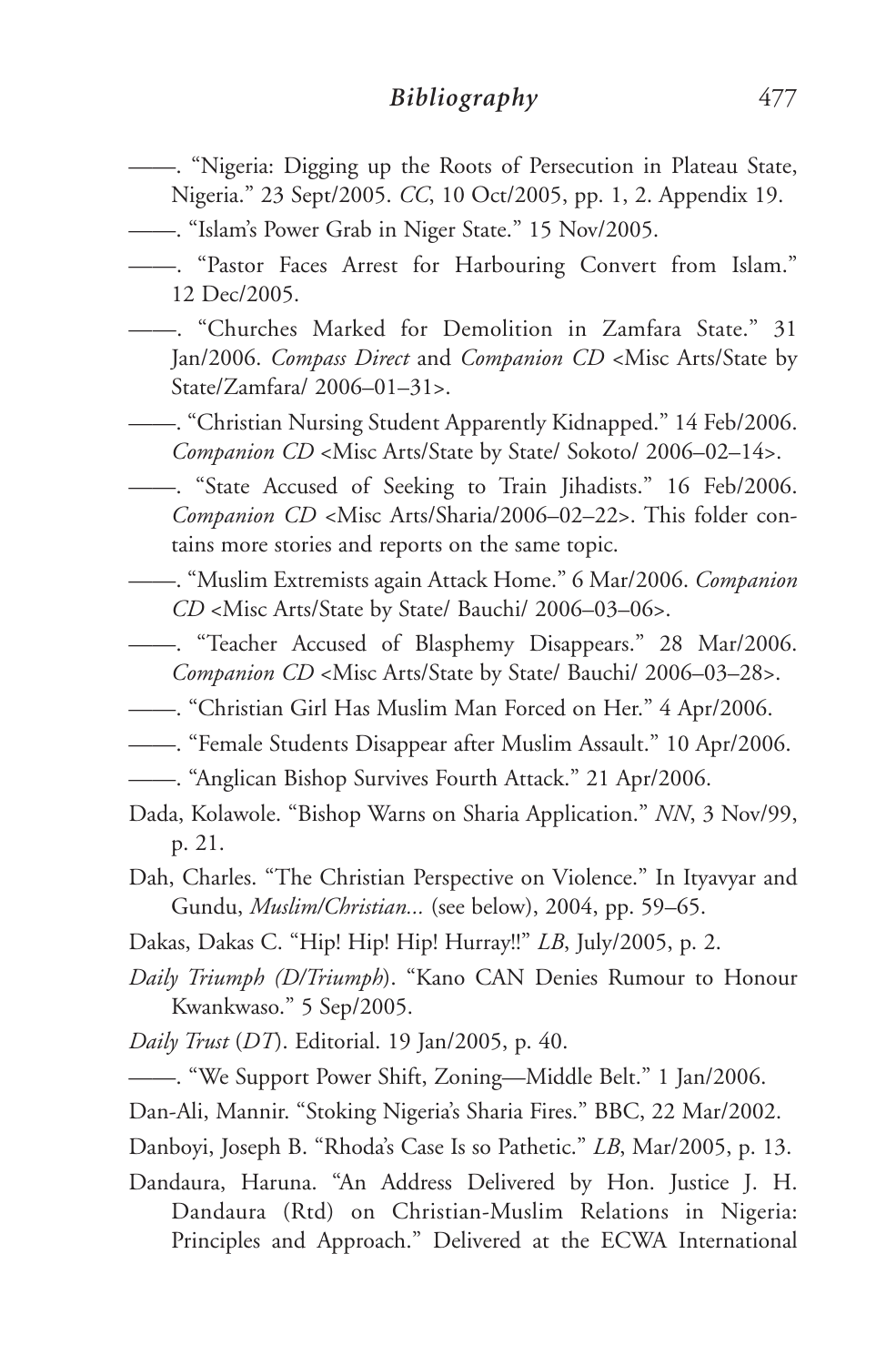Convention Held at Miango from 30th October to 4th November, 1989.

- ——. Private discussion with Boer, Feb/2005.
- Dariye, Joshua. "Broadcast by His Excellency the Executive Governor of Plateau State, Chief (Dr.) Joshua Dariye, on Thursday, 13th April, 2006, on the Namu Sectarian Crisis." *LB*, Apr/2006, p. 13. For additional materials on Dariye, for starters do a search of his name on Google, www.independentonline.com and www.allafrica.com.
- Davies, Biodun. "Group Urges Peaceful Solution of Crisis over Nurses' Sack." *Vanguard*, 20 July/2002.
- Dawson, Gilbert. "Government Palaver: Report on a Meeting." Report to SUM (British Branch), 1 July/1927. Appendix 8. Also J. Boer, 1979, pp. 499–500.
- Debki, Bee. *The Tragedy of Sharia, Cry and the Voice of Masses: Kaduna Crisis from an Eye Witness*. N. p. : Bee Debki, 2000.
- Delaboye, Jare. "Yar'Adua, Deputy Dragged to Sharia Court." *TD*, 3 Sep/2002. *Companion CD* <Misc Arts / Sharia Governors before Sharia Court>.
- Der Nederlanden, Harry. "Nigerian Government Declares Islamic Law Unconstitutional." *CC*, 8 Apr/2002.
- ——. "Church Bombing in Jos, Nigeria, Heightens Fears, Tensions." *CC*, 7 Oct/2002, p. 9.
- Director, Osa. "Sharia Akbar! Sharia Ak-Bomb!!" *TELL*, 15 Nov/99, pp. 12–18.
- Dodo, D. D. "Understanding Christians and Muslims over the Adoption of the Full Scope of the Islamic Sharia Law in Nigeria." A paper presented at the First National Seminar of the Nigeria Inter-Religious Council (NIREC) held at Abuja, 21–22 June/2000.
- Dombin, Sylvester and Bala, Adamu. "An Open Letter to Chief Olusegun Obasanjo, President and Commander-in-Chief of the Federal Republic of Nigeria." *LB*, Aug/2004, p. 10.
- Dung, Dung L. "National Political Reform Conference: A Realistic Agenda?" *LB*, July/2005, p. 3. *Companion CD* <Misc Arts/Colonialism/Internal Colonialism>.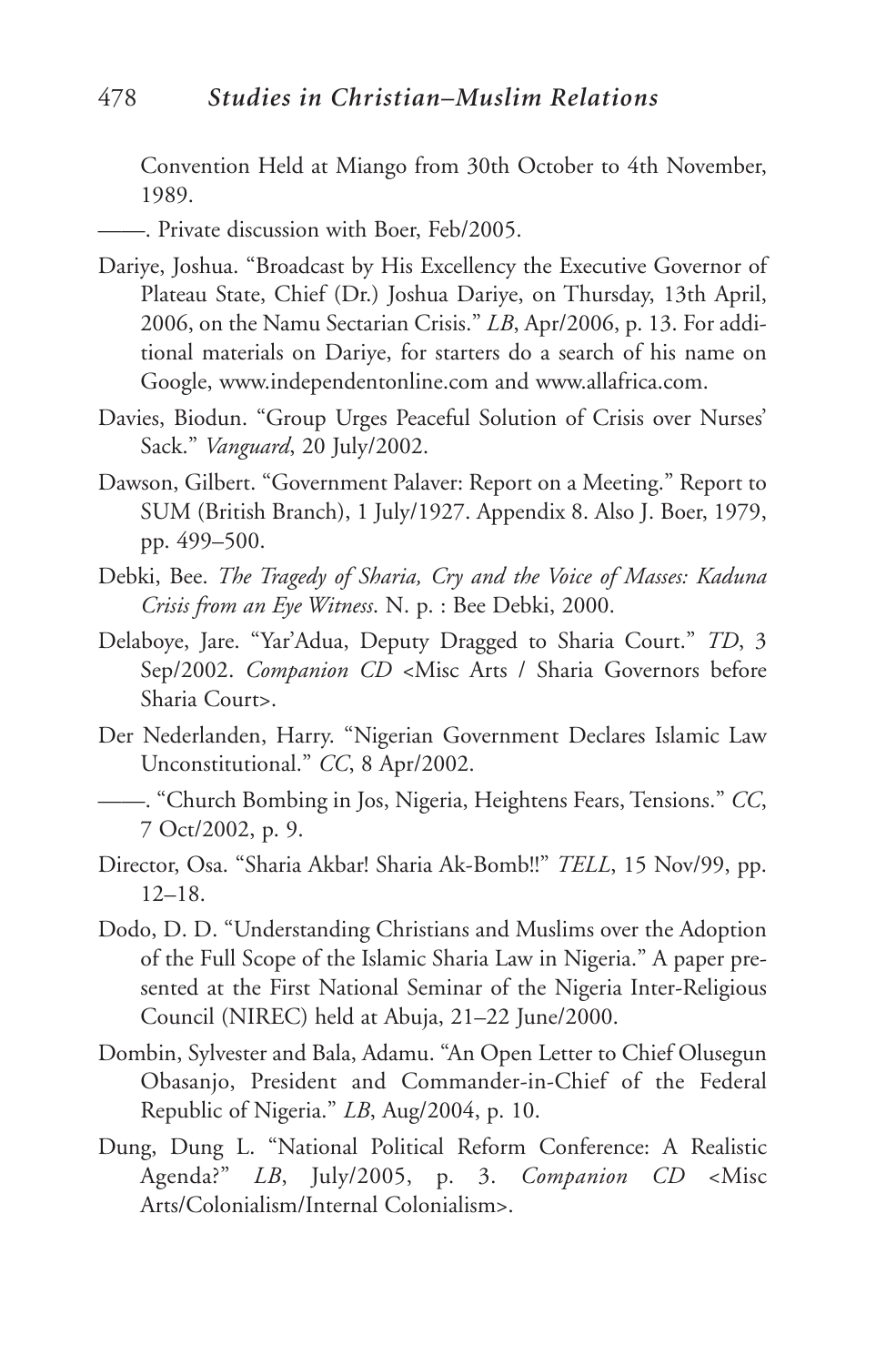- Duru, Emeka A. and Chukwudi, Nweje. "Split the Core North—Mary Anfani Joe." *Post Express*, 4 May/2001. Appendix 5.
- Eghaghe, Richard. "CAN Threatens War in Zamfara." *DI*, 5 June/2004.
- Eyuba, Roli-Kes and Gwantu, Waziri I. "Our Leaders Have Failed Us— Obasanjo in Kaduna." *NN*, 29 Feb/2000, pp. 1–2.
- Falola, Toyin. *Violence in Nigeria: The Crisis of Religious Politics and Secular Ideologies*. Rochester: University of Rochester Press, 1998.
- Farrant, Henry G. "Antagonizing the Christian Church." Speech delivered at the Miango Missions Conference, 16 Dec/1929. Appendix 10. Also J. Boer, 1979, pp. 504–505; 1988, pp. 63–65.
- Fieguth, Debra. "Peace Building in Nigeria." *Mission Field*, Winter, 2006, pp. 4–5.
- First International Conference on Christian-Muslim Mutual Relations: Report and papers of a conference initiated by the Lutheran Church of Christ in Nigeria and sponsored by the Evangelical Lutheran Church in America, Held in Miango, Plateau State, Nigeria, 2–6 November, 1993.
- Gaiya, Musa. *Honourable Justice J. H. Dandaura: Apostle of Religious Harmony*. Jos: University of Jos, 2003.
- ——. "The Complexity of the Sharia Debate in Nigeria." *TCNN Research Bulletin*, Sep/2004, pp. 26–43.
- ——. "Commentary." In Ostien, P. and others, 2005 [see below], pp. 168–174.
- Gambo, Bulus. "Dr. Karl Kumm: The Man and His Vision." *LB*, Feb/2004, p. 27. *Companion CD* <Misc Arts/COCIN/Bulus Gambo>.
- ——. "Plateau Ulama Council Scribe Must Hear This!" *LB*, Dec/2004, p. 10.
- ——. "Why We Did Not Investigate Dariye—Hon. Danboyi." *LB*, Apr/2005, p. 15.
- ——. "Crooks Hide under Immunity Clause." *LB*, June/2005, pp. 7–8
- ——. "As Persecution of Christians Persists in Kano: What Is Shekarau up to?" *LB*, June/2005, pp. 11–12.
- ——. "Namu's 'Operation No Mercy.'" *LB*, Apr/2006, pp. 11–13.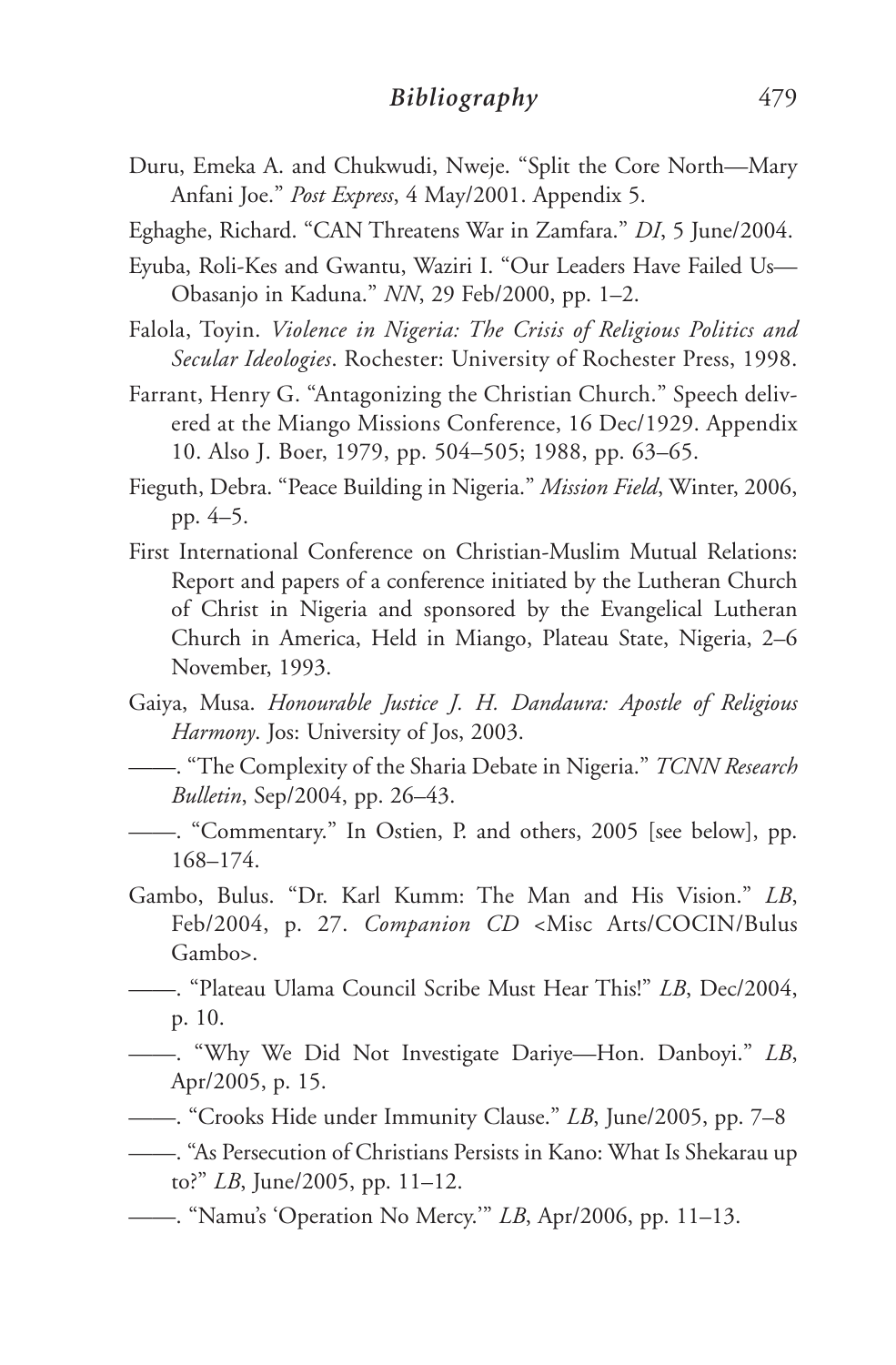- ——and Abraham, Yiljap. "Obasanjo Assesses Plateau: All Politics; Little Substance?" *LB*, Aug/2004, p. 11.
- ——and Datim, Jerry. "I Escaped by the Grace of God—Sargwak Wazhi." *LB*, March, 2004. *Companion CD* <Misc Arts/Violence/Plateau/2004–03 Escaped>.
- ——and Yarima, Jennifer. "My Muslim In-Laws Murdered Him." *LB*, Mar/2005, pp. 11–12.
- Gangwari, John U. "The Sharia Saga in Nigeria: Religion or Politics? Some Constitutional and Legal Considerations." *Jos Studies*, June/2001, pp. 1–7.
- ——. "The Role of Religion in Politics: The Middle Belt Perspective." *Jos Studies*, June/2001, pp. 41–53.
- Godwin, Iseyo. "Adoption of Sharia in Zamfara Legal—Aboyomi." *NN*, 16 Nov/99.
- Gotan, Cletus T. "The Social Context of Ethno-Religious Conflicts in Plateau State." In Ityavyar and Gundu, *Muslim/Christian*... (see below), 2004, pp. 67–79.
- Gotom, Musa. Private letter, 10 Dec/2004.
- Grissen, Lillian V. *That We May Be One: The Autobiography of Nigerian Ambassador Jolly Tanko Yusuf*. Grand Rapids: Eerdmans, 1995.
- *Guardian, The*. "The Challenge of the Kano State *Hisbah*." 22 Feb/2006.
- Gumap, Kephas. "Plateau State and the Peace Agenda." *LB*, Mar/2005, p. 21.
- Guwal, Bitrus N. *Kirista a Nijeriya, Mu Falka daga Barcin; Mu Ga Ikon Allah akan Takobi nan*. Jos: Bitrus Guwal, 1988.
- Gwamna, Dogaraje'a D. "A Christian Response to Sharia in Nigeria." *Jos Studies*, June/2001, pp. 8–25.
- Haruna, Bulus J. "Hell in Maiduguri: Lessons to Learn." *LB*, Apr/2006, p. 3.
- Haruna, Mohammed. "People and Politics: Politicians, Press and the Indigene/Settler Question." *Gamji*, Dec/2004. *Companion CD* <Misc Arts/Mohammed Haruna/*Gamji* 164>.
- Human Rights Watch. "Nigeria: Under Islamic Law, Rights Still Unprotected."www.hrw.org/english/docs/2004/09/21/Nigeri9364.h tm., 21 Sept/2004.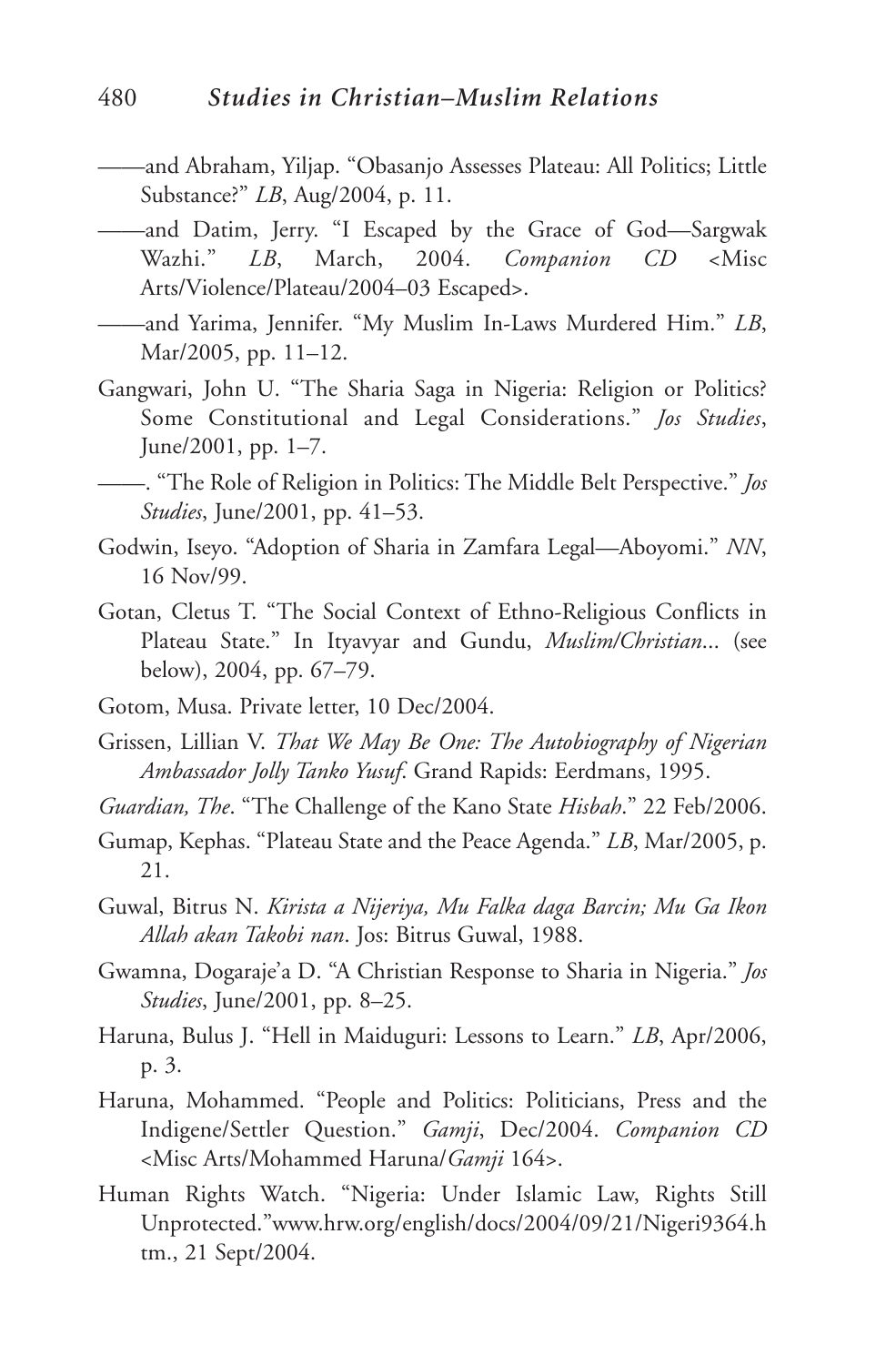- Ibrahim, Rufa'i. "On Politics." *The Comet*, 28 May/2001, p. 11.
- Ibrahim, Amina W. "Beer Row in Northern Nigeria." BBC, 13 Aug/2001.
- Iliya, Nanpon. "Re: Will Governor Dariye Ever Learn?" *LB*, Mar/2005, p. 9.
- Institute of Church and Society (ICS). "Communique from a Consultation on Religious Pluralism and the Draft Constitution," 22–26 June/77. Ibadan: ICS, 1977.
- *Inter-Gender Peace Bulletin* (*IGPB*). "Advocacy Workshop for Stakeholders." Nov/2004, pp. 3,10. (Monthly bulletin of Inter-Gender, International Centre for Gender and Social Research, Jos, Nigeria).
- International Campaign against Sharia Court in Canada. http://www.nosharia.com. This Web site contains many Muslim issues and links.
- IRINnews.org. "Nigeria: Red Cross Cares for 7500 Displaced by Latest Plateau Violence." 10 May/2004.
- Isaacs, Dan. "Condemned Woman Escapes Stoning." *VS*, 26 Mar/2002.

——. "Islam in Nigeria: Simmering Tensions." BBC, 24 Sep/2003. http://news.bbc.co.uk/go/pr/fr/-/1/hi/world/africa/31552. This article contains a useful summary of sharia history, developments and reactions. The file includes numerous readers' comments from across the world.

Issa-Onilu, Lanre. "What Form of Federalism?" *TD*, 22 May/2004, p. 54.

- Ityavyar, Dennis and Gundu, Zacharys, Editors. *Muslim/Christian Dialogue on Peace in Jos*. Jos: Inter-Gender, 2004.
- ——, Editors. *Stakeholders in Peace and Conflicts: A Case of Ethno-Religious Conflicts in Plateau and Kaduna, Nigeria*. Jos: Inter-Gender, 2004.

Jwantu, Pan'an M. "Namu: Who Owns the Land?" *LB*, Feb/2006, p. 15.

- Kantiok, James B. *Muslims and Christians in Northern Nigeria: Political and Cultural Implications for Evangelism*. Unpublished Ph. D. dissertation, School of World Missions and Institute of Church Growth, Fuller Theological Seminary, 1999.
- Kaze, Bulus I. "Plateau State and the Northern Governors' Forum." *LB*, Oct/2004, p. 8.
- Kollere, Ahmad. "Rejoinder to World Igbo Council." *Gamji*, 20 Sep/2004. *Companion CD* <Misc Arts/Wahabi in Nigeria>.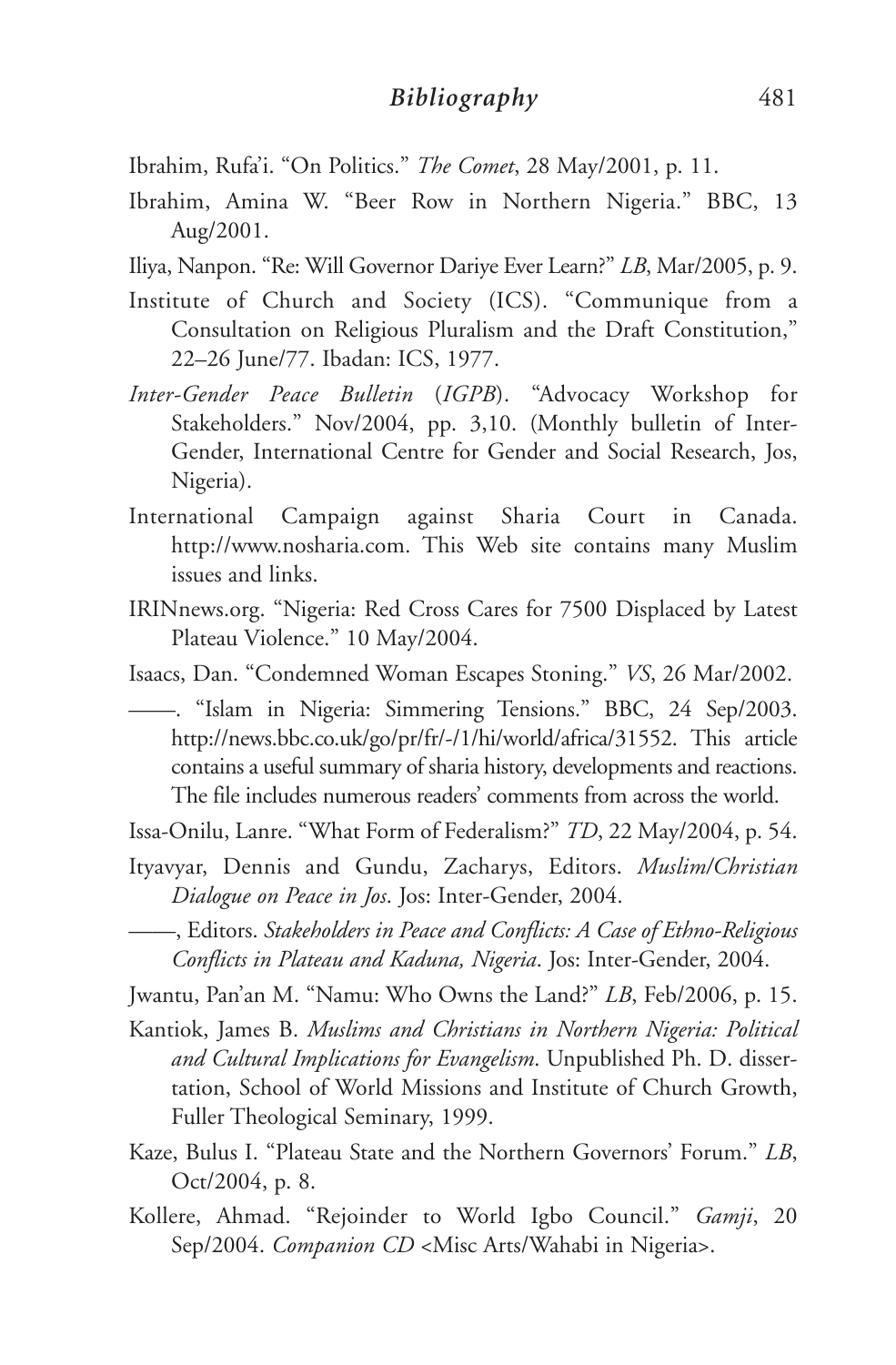- Kukah, Matthew H. *Religion, Politics and Power in Northern Nigeria*. Ibadan: Spectrum Books, 1993.
- ——. "African Churches and Africa's Democratization: Analysis of the Nigerian Experience." *NS*, 10 Nov/93, 16 Nov/93.

——. "Enforcing Secularity in Nigeria." *National Concord*, 7 June/94.

- ——. "Inter-Religious Conflicts in West Africa." *NS*, 27 Nov/95.
- *Kutaya Forum*, Nov/2001.
- Kyuney, Lawi. "The Battle for Plateau and Nasarawa States." *TC*, 1/97, pp. 25–26.
- La-Nibetle, Justin J. *Sharia: The Hidden Agenda*. Jos: Self-published, 2000.
- Lamle, Elias N. "Studies in Cultural Anthropology: Prospecting the Ethno—Political Conflict between the Hausa/Fulani and Minority Middle Belt Tribes in Northern Nigeria; An Anthropological Perspective." Proposal for Ph.D. thesis, 2002.
- Lar, Alexander. "Remarks by the Out-Going President of COCIN, Rev. Dr. Alexander Lar, During a Farewell Visit to the Executive Governor of Plateau State, Chief Dr. Joshua Dariye on Wednesday, January 26, 2005 at Government House, Rayfield, Jos." *Sunday Sun*, 13 Feb/2005. Appendix 15.
- Lar, Israel. "Former Leaders Call for Release of Reports of Commissions." *LB*, July/2004, p. 7.
- Lazarus, Sule. "N/West Govs Are Breaching Nation's Secularity— Christian Leaders." *DI*, 28 June/2005.
- *Leadership*. "We Are Ready for Elections Now—Iwu." 5 Apr/2007.
- Lewis, Bernard. "Commentary." *Wall Street Journal*, 8 Aug/2006, p. A10. <http://online.wsj.com/article/SB115500154638829470.html>http ://online.wsj.com/article/SB115500154638829470.html >.
- *Light Bearer, The* (*LB*). Monthly magazine of COCIN, Jos.
- ——. "Suspect Confesses." Mar/2004. *Companion CD* <Misc Arts/State by State/ Plateau/…>.
- ——. "Enough of the Gruesome Killings." Mar/2004, p. 17. *Companion CD* <Misc Arts/Violence/Plateau/2004–03 LightBearer>.
- ——. "CAN, My Foot!—OBJ." July/2004, p. 15.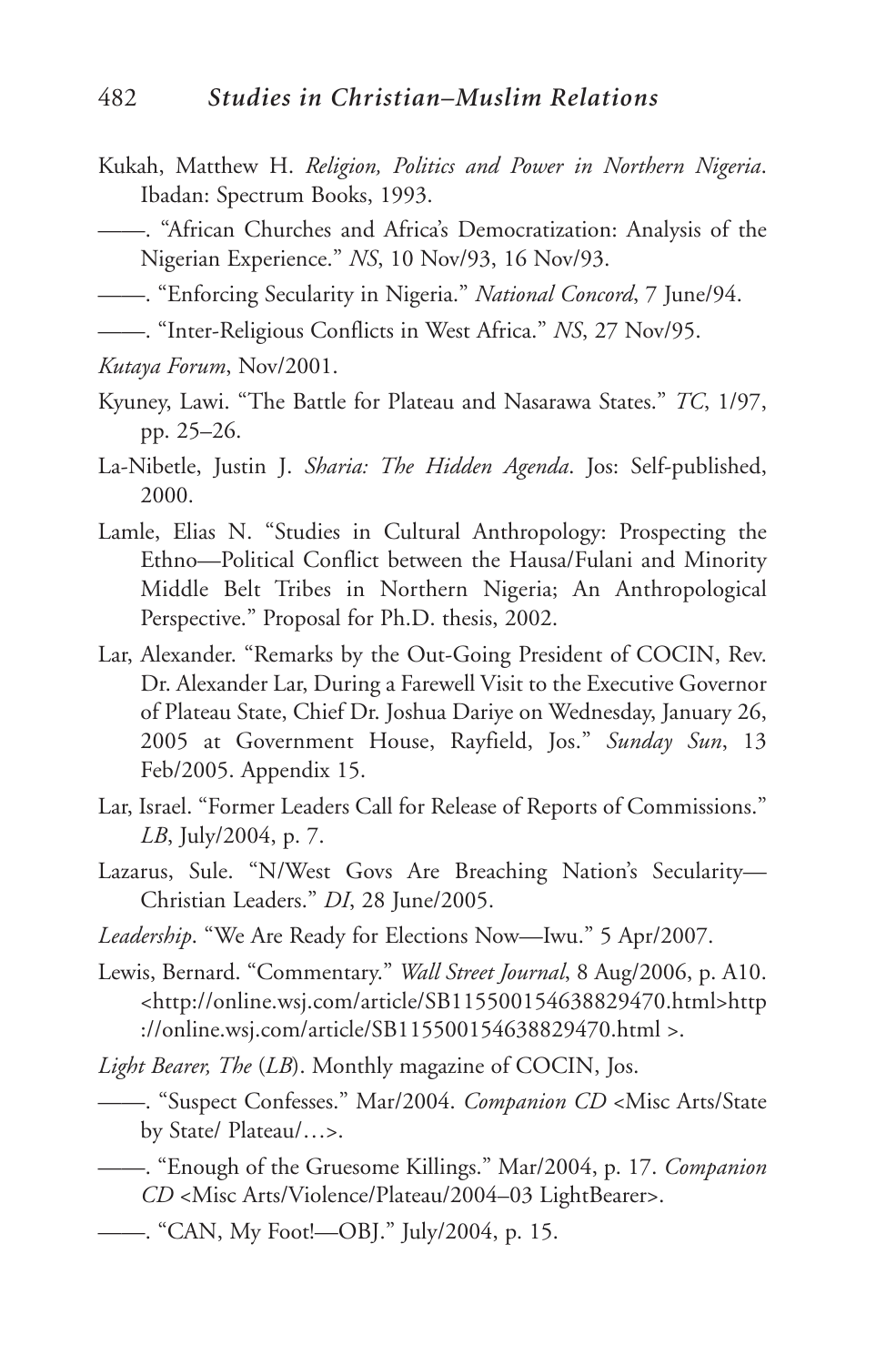- ——. "COCIN Shapes Plateau Politics." Nov/2004. *Companion CD* <Misc Arts/COCIN/Shapes Politics>.
- ——. "COCIN President Charges Politicians." Dec/2004, p. 1.
- ——. "*Foulahs*." Mar/2005, p. 17; Apr/2005, p. 16. Originally published in *LB*, 1907.
- ——. "As Clerics Support Boycott." July/2005, p. 7.
- ——. "Without Peace, There Will Be No Development." Oct/2005, p. 7.
- ——. "2007 Elections Will Be Peaceful in Plateau State—Tardy." Dec/2005, p. 22.
- ——. "Violence Erupts Again in Namu." Apr/2006, p. 9.
- Lohor, Josephine. "FCE Zaria Crisis: Provost, Deputy Removed." *TD*, 15 Nov/2002.
- ——. "Bali Blames Dariye for Violence in Plateau." *TD*, 4 Mar/2003.
- ——and Okocha, Chuks. "Buhari: I'm Impressed with INEC's Preparation." *TD*, 5 Apr/2007.
- Macleod, Ian and Shukor, Steven. "This Was Intended to Be Mass Murder on an Unimaginable Scale." *VS*, 11 Aug/2006, pp. A1, A5.
- Madaki, Yohanna A. "For the Record: On the Plight of the Sayawa— From Madaki to Raji." *TC*, 1/96, pp. 9–13.
- Madani, Mohammad *A. Verdict of Islamic Law on Blasphemy and Apostasy*. Markham: The Open Press, 1991.
- Madu-West, Augustine. "Kano: Muslim Landlords Shun Christian Tenants." *DI*, 14 July/2004.
- Madugba, Agaju. "You're Not Sincere, Umar Tells Muslim Leaders." *TD*, 2 Apr/2005. *Companion CD* <Misc Arts/2005–04–02 Muslims Deceive>.
- Maitakama, Nath N. L. "On Southern Kaduna: A Plea to Makarfi." *NN*, 11 Nov/99, p. 4. Appendix 14.
- Marshall, Paul (ed.). *Radical Islam's Rules: The Worldwide Spread of Extreme Sharia Law*. Lanham: Rowman & Littlefield, 2005.
- ——. "Nigeria: Sharia in a Fragmented Country." In P. Marshall (ed.), 2005, pp. 113—134. This essay appears to be an edited version of Marshall's report on the same subject published by Center for Religious Freedom. See entry under that name.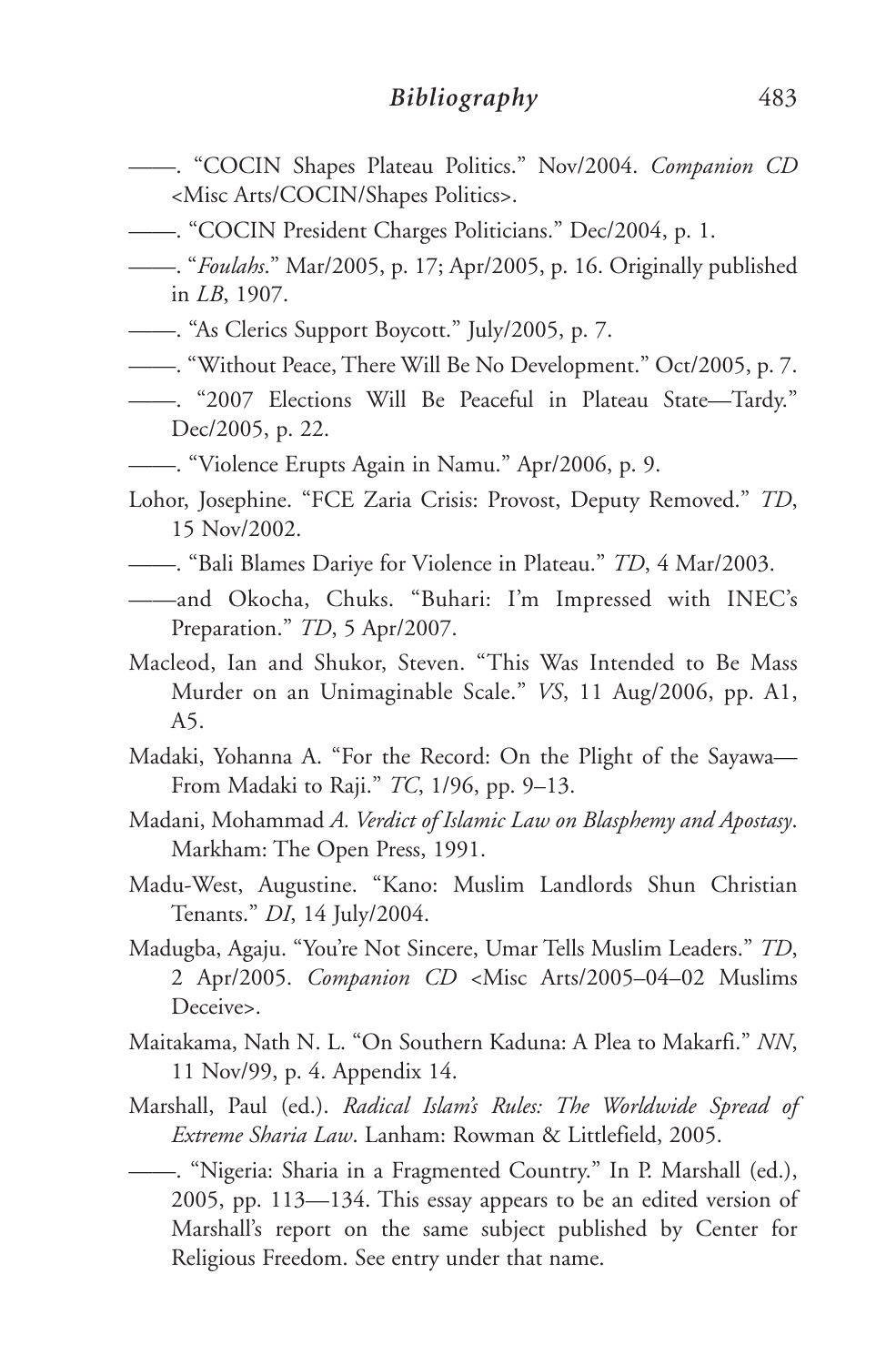- McCain, Danny. "Biblical Models of Leadership." Privately circulated, Feb/2000. *Companion CD* <Misc Arts/Leadership/McCain— Biblical Models>. BiblicalModelsofLeadershipforNABIS.doc.
- McKenzie, Glenn. "Nigeria Vows Stonings Won't Be Allowed." *VS*, 30 Oct/2002.
- Minchakpu, Obed B. Articles by Minchakpu below that have no source other than the *Companion CD*, were sent straight to me by Minchakpu. Edited versions may have been published elsewhere under different titles. Since Minchakpu has not dated many of these articles, where possible, I have "guestimated" them on basis of the text and known historical facts.
- ——. "The Draft Constitution: An Islamic Manifesto?" *TC*, 3/95, pp. 8–9.
- ——. "Muslim Shi'ites Kidnap Christian Preacher." *TC*, 2/96, pp. 6–8.
- ——. "Where Adultery Means Death." *Christianity Today*, 21 May/2001, p. 34.
- ——. "Muslim, Christian Leaders in Nigeria Divided on Sharia Law." *CC*, 21 Oct/2002.
- ——. "Nigerian Christian Leaders Say Voter Registration Rigged." *CC*, 21 Oct/2002, p. 8.
- ——. "Christian Woman Missing Ten Months after Attack by Muslim Militants." 19 Aug/2003. *Companion CD* <Misc Arts/Persecution / Family Attacked>.
- ——. "Islamic Dress Code Affects Christians in Nigeria." Sep/2003. *Companion CD* <Misc Arts/Women / Fashion/ Students North and South>.
	- ——. "Christians in Northern Nigeria Cry Out over Marginalization." 3 Sep/2003. *Companion CD* <Misc Arts/Marginalization/ 2003–09–03 CAN>.
- ——. "Christians in Northern Nigeria Cry Out over Marginalization, Demand for National Conference." 3 Sep/2003. *Companion CD* <Misc Arts/ Marginalization/ 2003–09–03 CAN>.
- ——. "Christian Leaders Believe Ban on Alcohol and Prostitution Aim at Persecution." 26 Sep/2003. *Companion CD* <Misc Arts/Persecution /Alcohol and Prostitution>.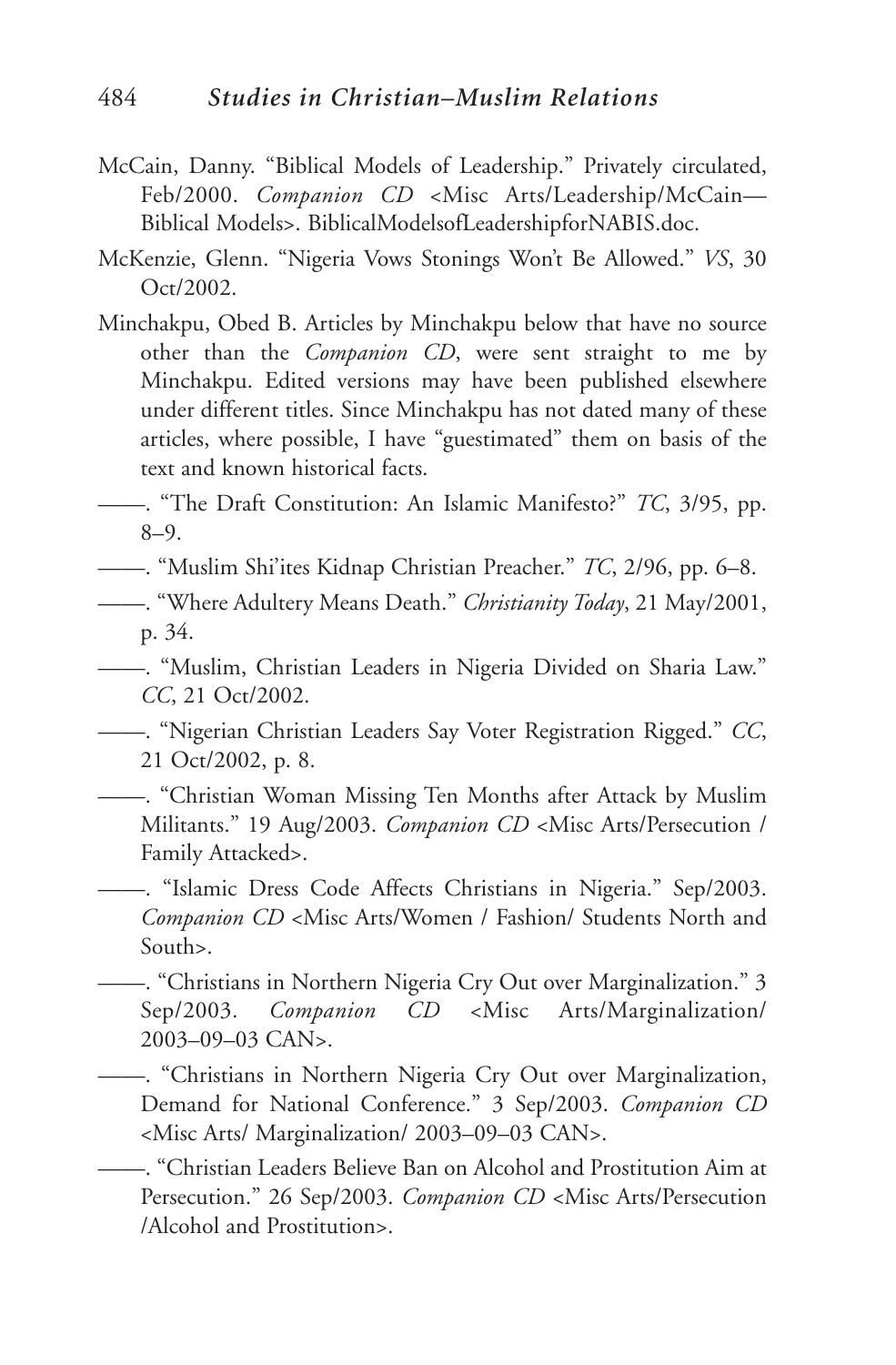## *Bibliography* 485

- ——. "Christian Leaders Protest Closure of Christian Schools by Government during Period of Muslim Fast." 2 Dec/2003. *Companion CD* <Misc Arts/Fasting/ Christian School Closures>.
- ——. "Islamic Law Enforcers Clamp Down on Christians in Nigeria." Feb/2004. *Companion CD* <Misc Arts/Women/Fashion/North and South>.
- ——. "Enforcement of Islamic Law in Nigeria Victimizes Christian Women." *CC*, 16 Feb/2004.
- ——. "Violence by Muslim Militants in Nigeria Sponsored by British Saudis." *CC*, 29 Mar/2004. J. Boer, Vol. 6, 2007, Appendix 57.
- ——. "Nigeria's Christian Leaders Lament Killing of Christians and Destruction of Churches, Just as Violence Continues Unabated." Apr/2004. *Companion CD* <Misc Arts/Persecution/Nigeria/ Miscellaneous>.
- ——. "Muslim Fanatics in Nigeria Burn down 10 Churches." *CC*, 26 Apr/2004.

——. "Eight Pastors and over 1500 Killed in Central Nigeria Religious Violence." *CC*, 26 Apr/2004.

- ——. "Nigerian Authorities Arrest Sponsor of Muslim Militants." *CC*, 26 Apr/2004.
- ——. "Christian Leaders in Northern Nigeria Shun Meeting." 31 May/2004. *Companion CD* <Misc Arts/2004–05–31 Christians Shun Muslim Meeting>.
- ——. "Nigeria's Christian Leaders Seek Government's Intervention as Persecution of Christians Intensified in Islamic States." 10 Aug/2004.

——. "Muslim Militants Attack Christian Community a Month after State of Emergency Lifted." *CC*, 7 Feb/2005.

——. "Nigerian Church Forced to Move Headquarters." *CC*, 16 May/2005.

——. "Christian Lecturer in Nigeria Disappears after Death Threat." *CC*, 27 June/2005, p. 9.

——. "Christians Forced to Wear Islamic Dress." *CC*, 27 June/2005, p. 9.

——. "Christian Students File Suit against Nigerian University." *CC*, 27 June/2005, p. 9.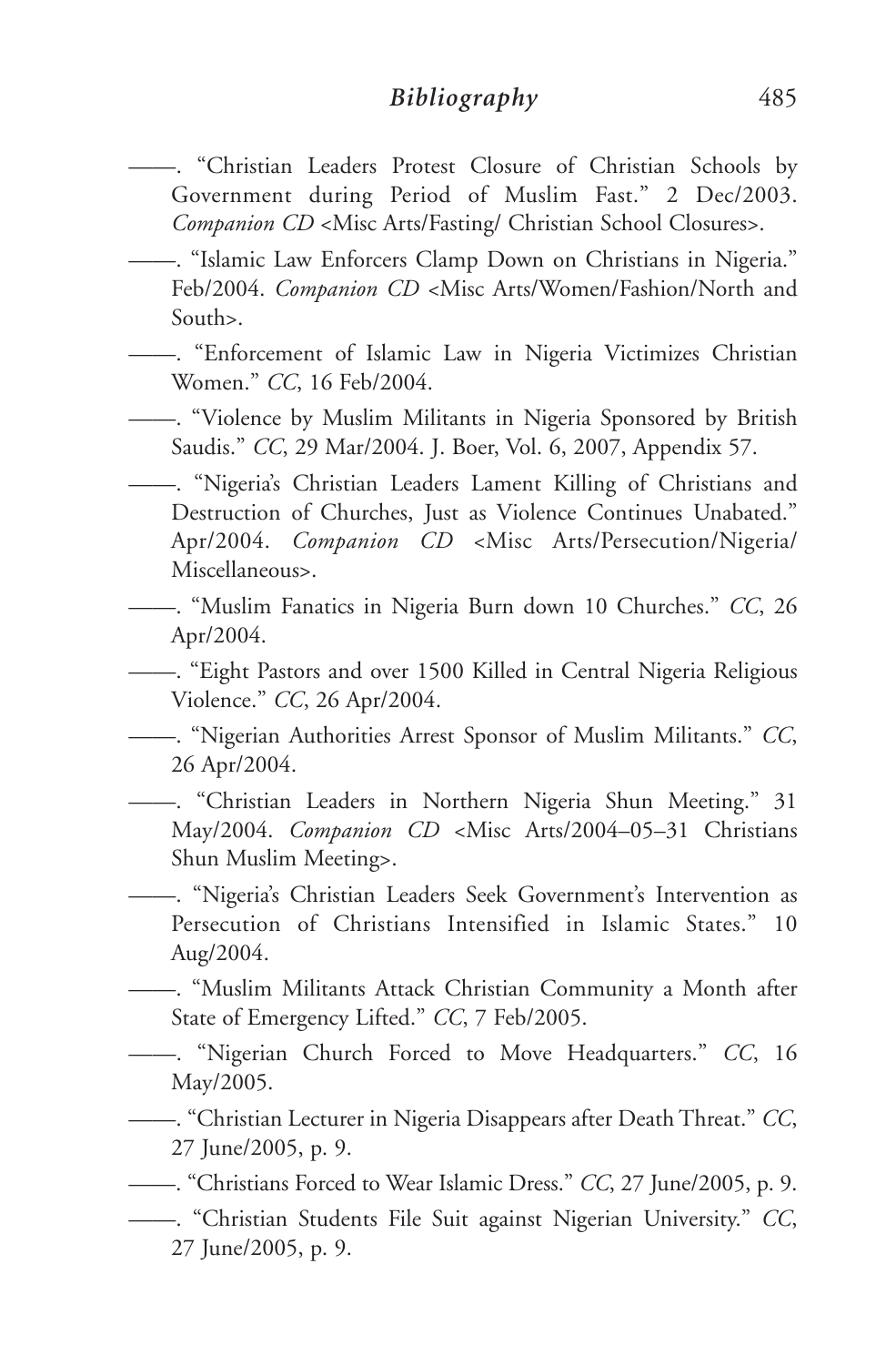## 486 *Studies in Christian–Muslim Relations*

- ——. "Christians and Muslims Both Say Islamic Law Triggers Nigeria Conflict." *CC*, 11 July/2005.
- ——. "Christian Leaders in Northern Nigeria Implore President to End Sharia." *Compass Direct*, 29 July/2005. *CC*, 15 Aug/2005, p. 8. Appendix 18.
- ——. "From Muslim Leader to Nigerian Evangelist for Christ." *Compass Direct*, 16 Sep/2005. *Companion CD* <Misc Arts/Islam/Persecution/Nigeria/From Muslim Leader to Evangelist>.
- ——. "The Roots of Persecution in Plateau State, Nigeria." *CC*, 10 Oct/2005, pp. 1, 2. *Compass Direct*, 23 Sep/2005. Appendix 19.
- ——. "Nigerian Churches Marked for Demolition in Zamfara State." *Compass Direct*, 31 Jan/2006. *CC*, 20 Feb/2006.
- ——. "Church in Jos, Nigeria, Faces Constant Threats." *CC*, 10 July/2006. *Compass Direct*, 20 June/06. *Companion CD* <Misc Arts/State by State/ Plateau/ 2006–06–06 Gangare>
- Mohammed, Sulaiman and Muhammad, Rakiya. "Plateau Crisis: 630 Killed in Yelwa, Says Red Cross." *DT*, 7 May/2004.
- Molomo, David. "Insult! Foreigners Sack Adamawa Towns. Kill 10, Set Farmlands Ablaze." *Sunday Sun*, 13 Feb/2005, p. 17.
- Moore, Dene. "Rural Quebec Town Welcomes Immigrants, but Only if They Conform to Certain 'Norms.'" *VS*, 31 Jan/2007.
- Muhammad, Abbas S. "Al-Alawi Plans Convert Centre at Baure Villege." *Daily Triumph*, 25 May/2005.
- Muhammad, Rakiya. "Plateau's Politics of Religion: How Religious Factor May Affect Plateau's Guber Poll." *DT*, 5 Apr/2007. Appendix 22.
- Muhammad, Sulaiman A. "CAN and the Nigerian Pilgrims Commission: Another Misguided Protest." *The Pen*, 5 May/89, p. 5.
- Musa, John. "Who Is Marginalizing Whom?" *The Punch*, 3 May/2005. Appendix 6.
- Musa, Mohammed and Usman, Musa. "Kaduna House to Okay Sharia if—Speaker." *NN*, 22 Dec/99, pp. 1, 2.
- Naanmiyap, Solomon. "The Man, Olusegun Obasanjo." *LB*, Aug/2004, p. 22.
- Naanmiyap, Solomon; Zang, Pam; Title, Peter; Yarima, Jennifer; Banwat, Godfrey; Chollom, Ezekiel. "COCIN Centenary: A Vision Accomplished." *LB*, Nov/2004, pp. 17–20.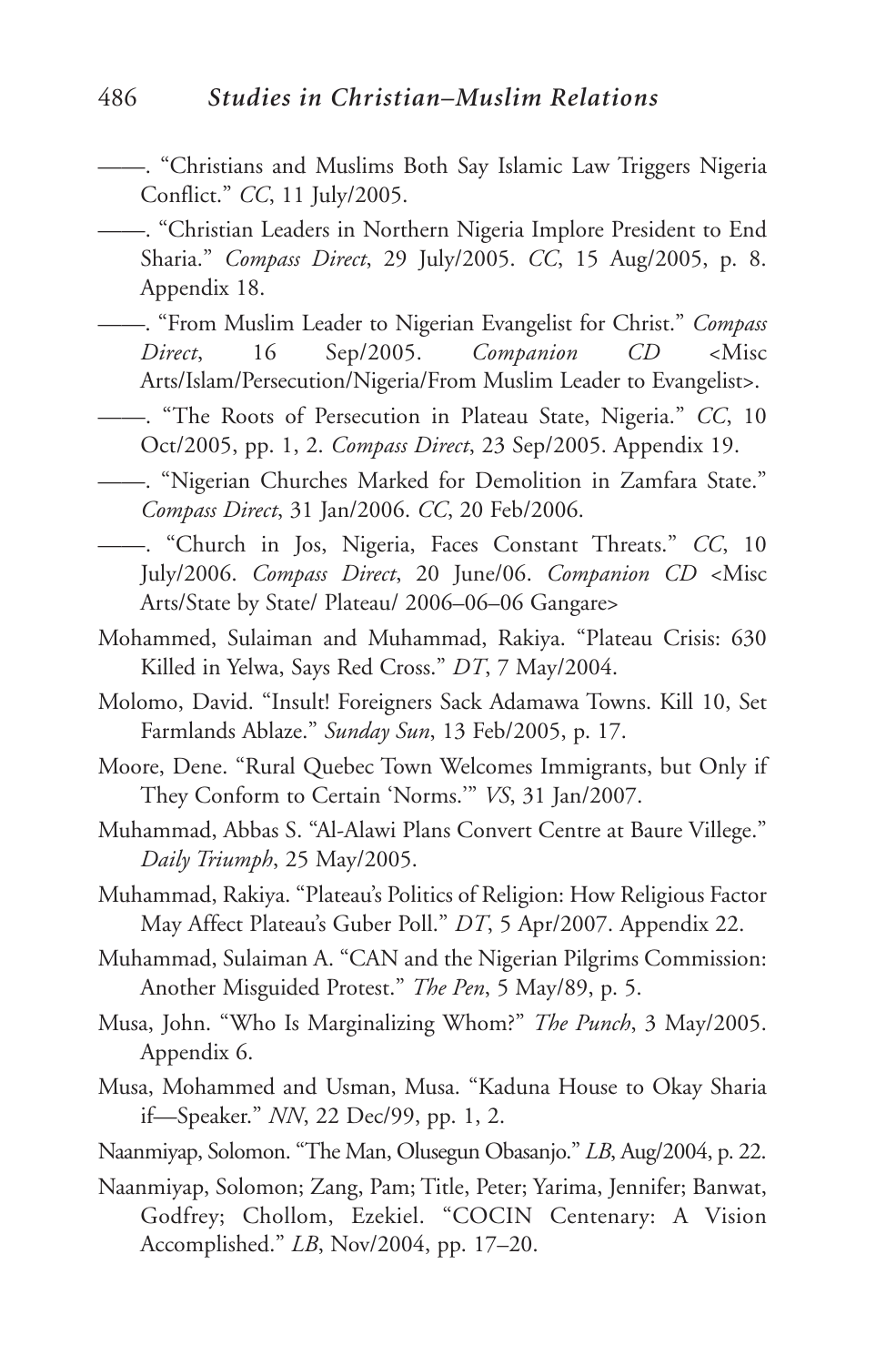*National Catholic Reporter* <ncronline.org>, 10 Mar/2006.

- *National Concord* (*NC*). "Sharia: A Misunderstood System." 15 Oct/86. *Companion CD* <Misc Arts/Sharia/ 1986–10–15 Misunderstood>.
- *New Nigerian* (*NN*). "Women NGOs Criticise Religious Laws." 31 Oct/99, p. 5. Appendix 2.
- ——. "Sharia Unconstitutional—Obasanjo." 2 Nov/99, pp. 1–2.
- ——. "Enugu Assembly Votes against Sharia." 3 Nov/99.
- ——. "Assembly Condemns Adoption of Sharia in Zamfara." 9 Nov/99.
- ——. "Osoba Flays Imposition of Sharia in Zamfara." 12 Nov/99, pp.  $1 - 2$ .
- ——. "Protect non-Muslims in Sharia States—Emir Appeals." 11 July/2001.
- ——. "Tafawa Balewa Crisis: Government Denies CAN Allegation." 12 July/2001.
- ——. "Bauchi Probes Tafawa Balewa Crisis." 13 July/2001.
- *Newswatch*, "We're Against Denominational Prostitutes." 26 Apr/2004.
- Nigeria News Network. "Provisional Ruling Council Debunks Imposition of Muslim Sharia Law." 19 Apr/99. www.NigeriaNews.net.
- Nji, Iliya. "Wase: A Challenge to COCIN." *LB*, Apr/2004, p. 25.
- Northern States Christian Elders Forum, Plateau State Chapter. "Communique Issued on April 30, 2005." *LB*, June/2005, p. 15.
- Noma, Ado T. "Nehemiah: A Model for Rebuilding Plateau State." *LB*, Apr/2005, p. 21.
- Nnadozie, Chinwendu. "Sharia Police Harass Women in Minna." *DI*, 8 Oct/2005.
- Nwabueze, Ben. "Constitutional Problems of Sharia." In Committee of Concerned Citizens [see above], 2000, pp. 14–21.
- Nwankanma, Obi. "Nigeria and the Three Fundamentalisms." *Vanguard*, 14 Aug/2005. *Companion CD* <Misc Arts/Fundamentalism / Three Fundamentalisms>.
- Nwosu, Steve. "We Must Save Jigawa from Turaki—Lamido." *Saturday Sun*, 22 May/2004.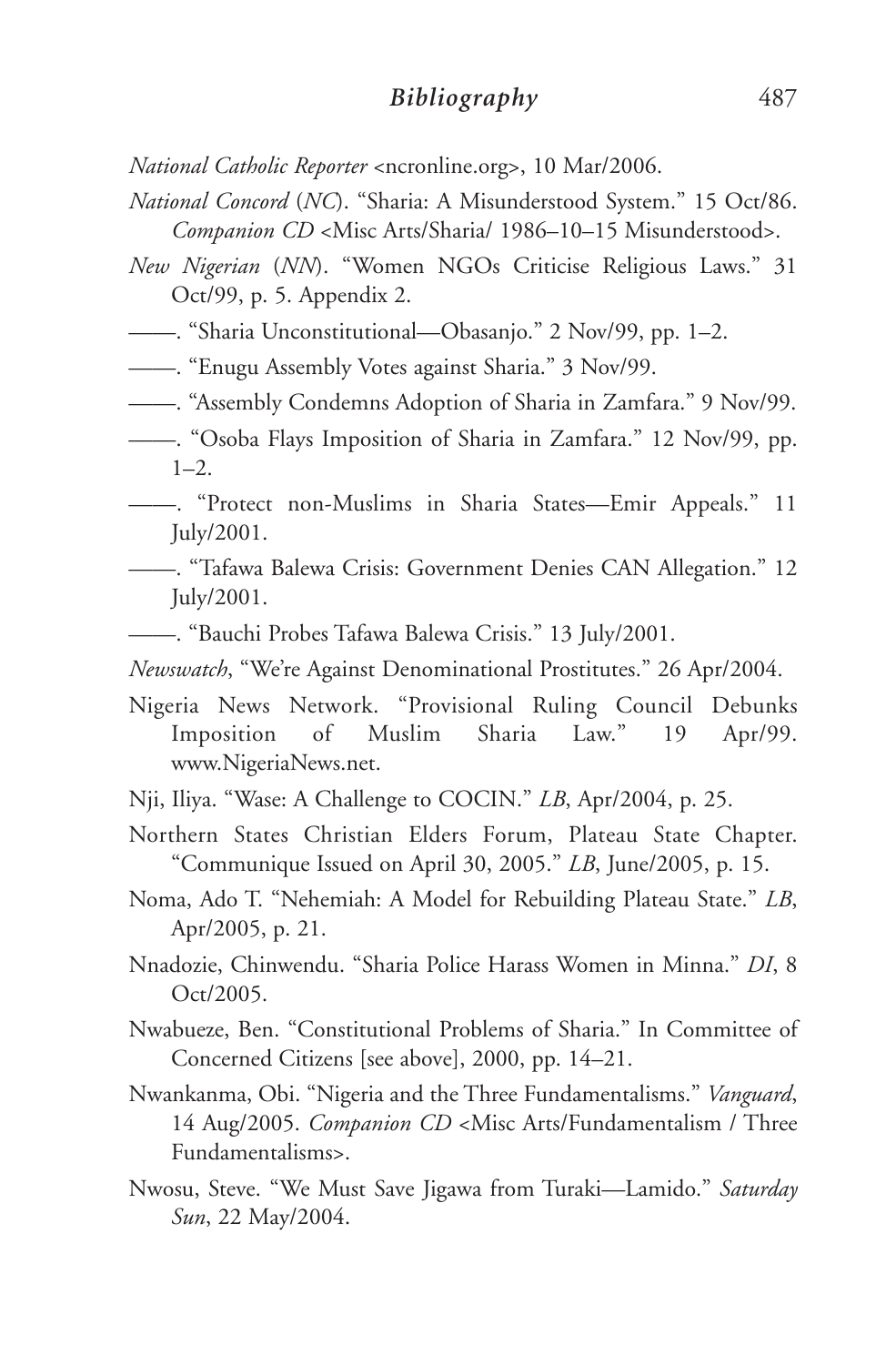- Nyako, M. "A Paper on the Prevailing Sharia Controversy." Committee of Concerned Citizens (see above), 2000, pp. 44–58.
- Nyang, Sulayman S. "Islam, Politics and the Aborted Beauty Contest in Nigeria." *Gamji*, 2002.
- Obasanjo, President. "Independence Speech to the Nation." *Vanguard*, 1 Oct/2002.
- ——. Letter to Peter J. Akinola, National President of CAN. *LB*, July/2004, p. 15.
- Obassa, Shittu. "Our Leaders Must Shun Religious Bigotry." *NN*, 29 Jan/2005, pp. 24, 29.
- Okezie, G. "Christian Perspective on Peace." In Ityavyar D. and Zacharys G., *Muslim/Christian*... (see above), 2004, pp. 1–7.
- Okoror, Fred and Ndujihe, Clifford. "Sam Onukawa Mbakwe: The Man and His Politics." *Guardian*, 9 Jan/2004.
- Oloja, Martins. "CBN OKs First Islamic Bank." *Guardian*, 2 June/2005. See *Companion CD* <Misc Arts/Banking> for additional information about the Islamic Banking movement. <Islamic Bank 2005–05–26> has links to web sites about Islamic banking.
- Olupona, Jacob K. (ed.). *Religion and Peace in Multi-Faith Nigeria*. N.p.: J. K. Olupona, 1992.
- Omotunde, Dele. "From the Editor." *TELL*, 15 Nov/99, p. 11.
- Onaiyekan, John. "The Sharia in Nigeria: Issues and Perspectives." Presented at NIREC meeting of 21–23 June/2000.
- Onuorah, Madu. "Obasanjo on State of the Nation; Says All Is Well." *Guardian*, 26 Aug/2002.
- Onwubiko, Emmanuel and Bassey, Aniekan. "Uwais Advises Judges to Shun Ethnic, Religious Biases." *Guardian*, 18 Oct/2002.
- Opeseltan, Bode. "Maguzawas—The Agony of Hausa Christians." *Nigerian Tribune*, 16 Nov/94. Appendix 4.
- Orire, Abdulkadir. "Shariah: The Misunderstood Legal System." Presented at NIREC meeting of 21–23 June/2000.
- Oso, Florence. "Sharia: A Set-Back in the Dialogue between Christians and Muslims in Nigeria." *Jos Studies*, June/2001, pp. 68–76.
- Ostien, Philip. "Opportunity Missed by Nigeria's Christians: The Sharia Debate of 1976–78 Revisited." Paper presented at the Conference on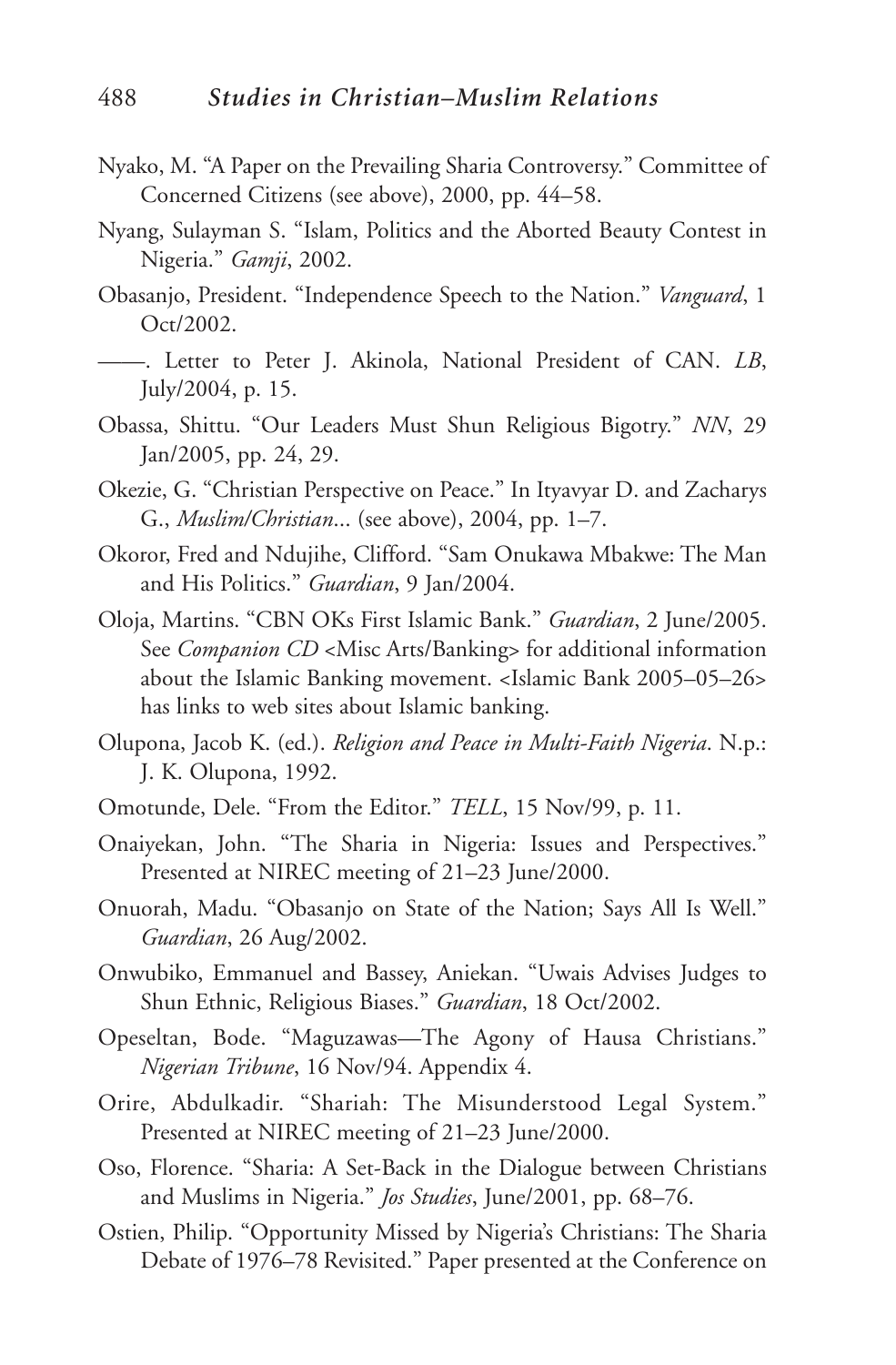"The Sharia Debate and the Shaping of Muslim and Christian Identities in Nigeria," held at the University of Bayreuth, 11–12 July/2003.

- ——; Nasir, Jamila M.; Kogelmann, Franz, Editors. *Comparative Perspectives on Shari'ah in Nigeria*. Ibadan: Spectrum Books, 2005.
- Oyelade, Emmanuel O. "Religion, Politics and Peace in Africa: A Study of Religious Pluralism and Islamic Fundamentalism in Africa." In Olupona, 1992 (see above), pp. 177–193.
- ——. "The Influence of Politics on Religious Dialogue: The Nigerian Context." In *The First International Conference of Christian-Muslim Mutual Relations* (see above), pp. 69–83, 1993.
- Oyelere, Kola. "Church Demolition: Kano Christians Send SOS to Obasanjo, Others." *Nigerian Tribune*, 25 June/2001, pp. 1–2.
- Paden, John N. *Sardauna of Sokoto: Values and Leadership in Nigeria*. Zaria: Hudahuda Publishing, 1986.
- Panchen, David. "Mr. President, Listen to Rev. Pam's 'Nonsense.'" *LB*, July/2004, p. 9.
- *Pen, The*. "CAN Sues Babangida?" 10 Apr/89, pp. 1–2.
- ——. "Calling CAN to Order." 7 Apr/89, p. 3.
- Peter-Omale, Funmi. "Warring Communities Agree to Ceasefire." *TD*, 15 Nov/2002.
- ——. "How to Stem Plateau Crisis—Useni." *TD*, 2 Mar/2003.
- ——. "Gov. Dariye Wins Re-election." *TD*, 2 Mar/2003.
- ——. "Plateau Crises: Illegal Possession of Firearms Listed among Causes." *TD*, 6 Mar/2003.
- ——. "Youth, ANPP, Protest Dariye's Re-election." *TD*, 22 Apr/2003.
- ——. "Plateau Crisis: CAN Rejects C'ttee Chairman." *TD*, 6 May/2004.
- Phillips, Barnaby. "Nigerians Flogged for Drinking." BBC, 4 Jan/2001.
- Plateau State Government Gazette. *Plateau Resolves: Report of the Plateau Peace Conference, 2004*. Jos: Government Printer, 11 Nov/2004.
- *Pointer, The*. "Obasanjo Admits Probe of Governors for Corruption." 18 Feb/2003.
- Poole, Patrick. "The Muslim Brotherhood Project." FrontPage Magazine.com, 11 May/2006.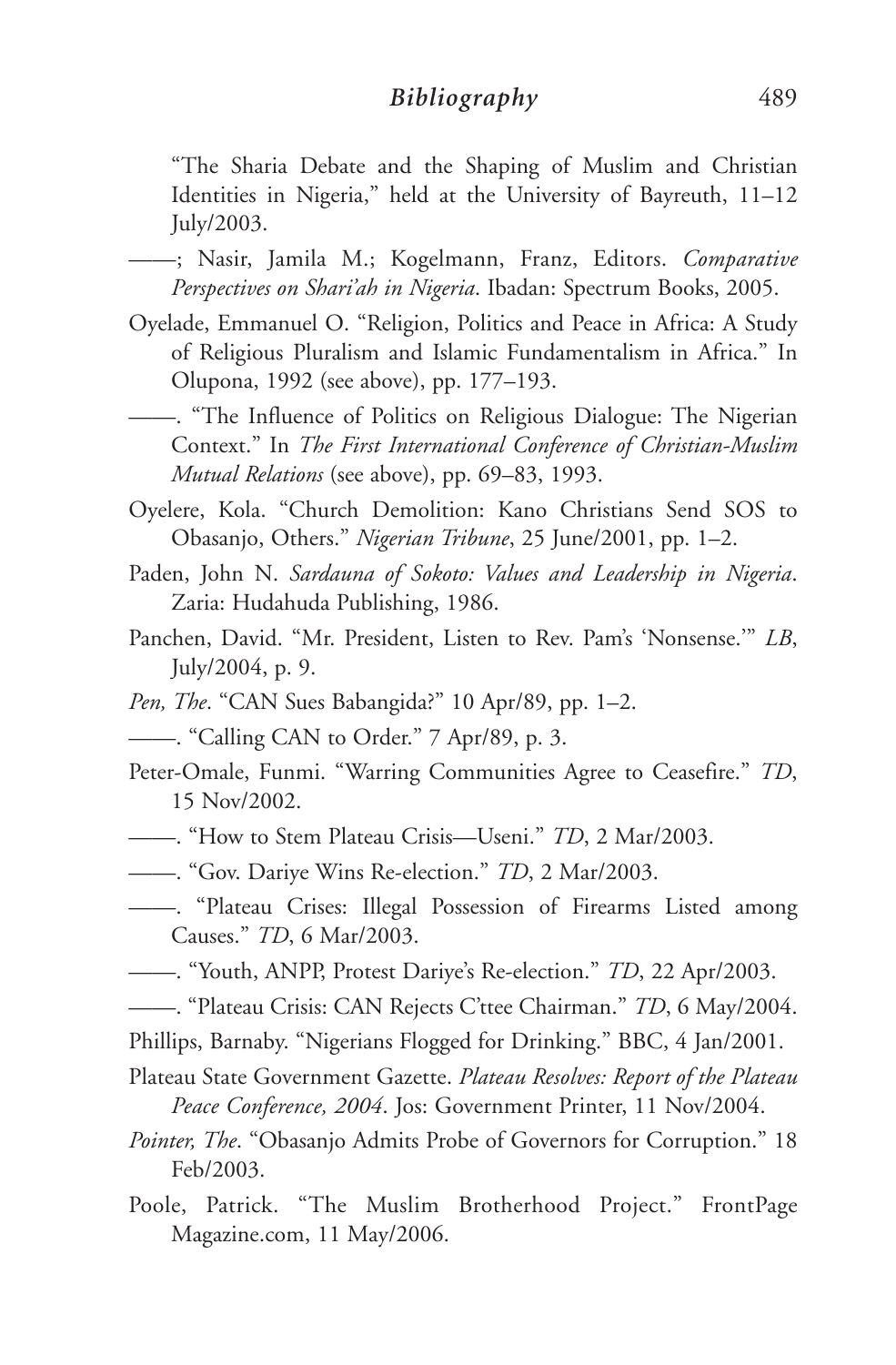*Punch, The*. "ACF: Things Fall Apart." 29 Apr/2004.

*REC News Exchange*. "Nigerian Christians Warn against Including Islamic Law in New Constitution." May/99, p. 2.

——. "Nigerian Government Declares Sharia Illegal." Mar/2002, p. 3.

Reis, Mike. "CAN Rejects Idea of Sharia in Bauchi." *NN*, 12 Nov/99.

- Religious Liberty Prayer List (RLPL), "Nigeria: Turmoil in Plateau and Zamfara States." 5 May/2004. Web site operated by the World Evangelical Fellowship.
- Richardson, S. S. "Extracts from Notes on the Penal Code Law." Committee of Concerned Citizens (see above), 2000, pp. 82–85.
- Sabiya, Wilson. "The Draft Constitution: The Religious Provisions Provide a State Religion and Deny Non-Muslims High Executive Offices." Privately distributed stencil, 1978. This paper constitutes Document 1 in Chapter 6.
- ——. "The Constituent Assembly and the Sharia Controversy: The Hour of Decision—Sharia or Jihad (Chaos)?" A paper presented at a seminar organised by the Institute of African Studies, University of Jos, on the Constituent Assembly and the Draft Constitution, 25 Feb/78. This paper constitutes Document 2 in Chapter 6.
- ——. "The Relevance of Dialogue in Nigeria." Introductory paper presented at the meeting on Interfaith Dialogue, held at TCNN, Bukuru, on 23 June/1993. *The Catalyst for Church & Society*, a publication of the Institute of Church and Society, Jos, vol. 1, no. 1, Nov/98. This paper constitutes Document 3 in Chapter 6.
- Sanusi, Sanusi L. "Muslim Leaders and the Myth of Marginalization." *LB*, Sep/2005, p. 24.
- Sheikh from Baghdad. "A Last Word to Europe." *LB*, Jan/2006, p. 20; Originally published in *LB*, 1907 and at the time introduced by Karl W. Kumm. Appendix 21.
- Shittu, Aminu. "Sharia Time Bomb: The Plot against Obasanjo." *NN*, 26 Nov/99, p. 5.
- Shuaibu, A. A. "Gov. Ahmed Sani Should Sue CAN President." *NN*, 26 Nov/99, p. 4.
- Shuaibu, Mohammed L. "Gov. Sani Gets US Citizenship. " *D/Trust*, 20 Sep/2006. *Companion CD* <Misc Arts/Other Countries/ West/USA/Sani Given Nebraska Citizenship>.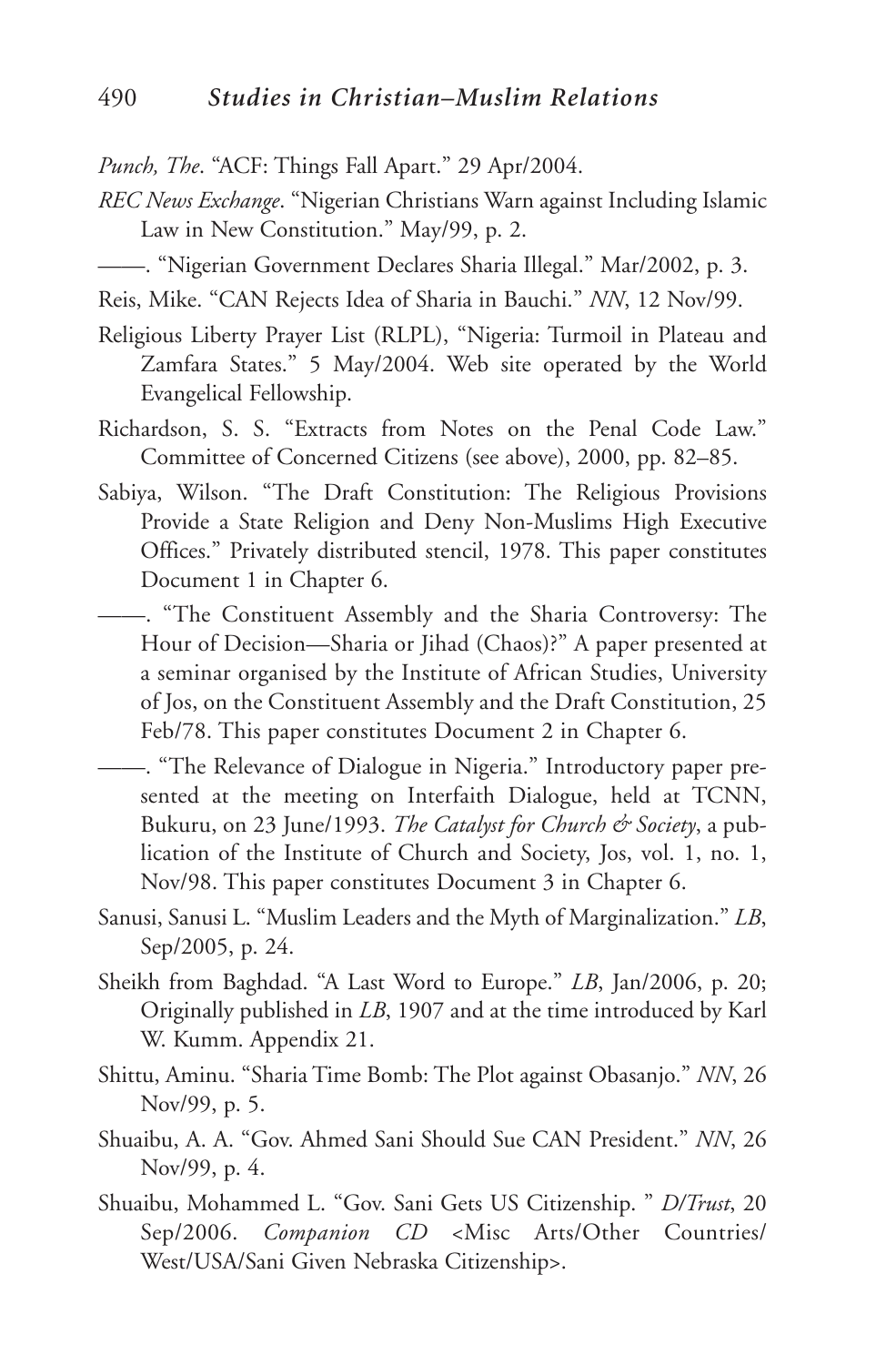- Somerville, Keith. "Controversy over Nigerian *Fatwa*." BBC, 27 Nov/2002.
- Sookhdeo, Patrick. "Will London Burn Too?" *The Spectator*, 12 Nov/2005. *Companion CD* <Misc Arts/Other Countries/ West/UK/2005–11–12 *Hijira* and Sacred Space>.
- Stephen, Dwaiyibak M. "Calling on Bogghom People." *The Standard*, 28 Jan/86.
- Tapidi, A. B. "Sharia Not Hard on Non-Muslims—Bishop." *NN*, 1 July/2001.
- TEKAN. *Towards the Right Path for Nigeria*. Jos: TEKAN, 1987.
- ——. "Communique Issued by TEKAN at the End of Its 45th Conference, Jalingo, Taraba State." 12–17 Jan/2000.
- ——. "Communique Issued by TEKAN at the End of Its 46th Annual General Assembly, Gembu, Taraba State." 15 Jan/2001.
- Temple-Raston, Dina. "A Law unto Herself." *Oprah Magazine*, Feb/2006, pp. 206–209, 236–238.
- *Today's Challenge* (*TC*). "Marriage Riddle in Bauchi State: Sad Dilemma of a Girl with Two Husbands." 6/88, pp. 22–25. Appendix 24.
- ——. "Govt. Rescue of Sharia: Bottom Line of Trouble." 1/89, p. 9.
- ——. "The Day Christians in Gongola Were Pushed to the Wall: Untold Story of CAN Chairman's Arrest." 1/90, pp. 6–12.
- Tsado, Jacob. "Nigeria: The Way Ahead." *TC*, 5/87, pp. 4–11, 21, 30.
- ——and Byang, Danjuma. "How Islam Supplants the Church: A Case Study of North Africa." *TC*, 6/88, pp. 4–7.
- Turaki, Yusufu. *The British Colonial Legacy in Northern Nigeria*. Jos: Challenge Press, 1993.
- ——. "Government Involvement and Legislation of Sharia Endangers and Threatens the Political Unity and Stability of Nigeria." N.d. Document 1 in Chapter 7, p. 291.
- ——. Letter to the Secretary Judicial Commission of Inquiry into Religious Riots in Kaduna State, Zaria Lodge, General Hassan Usman Katsina House, Kawo, Kaduna. 29 Mar/2000. Document 2 in Chapter 7, p. 308.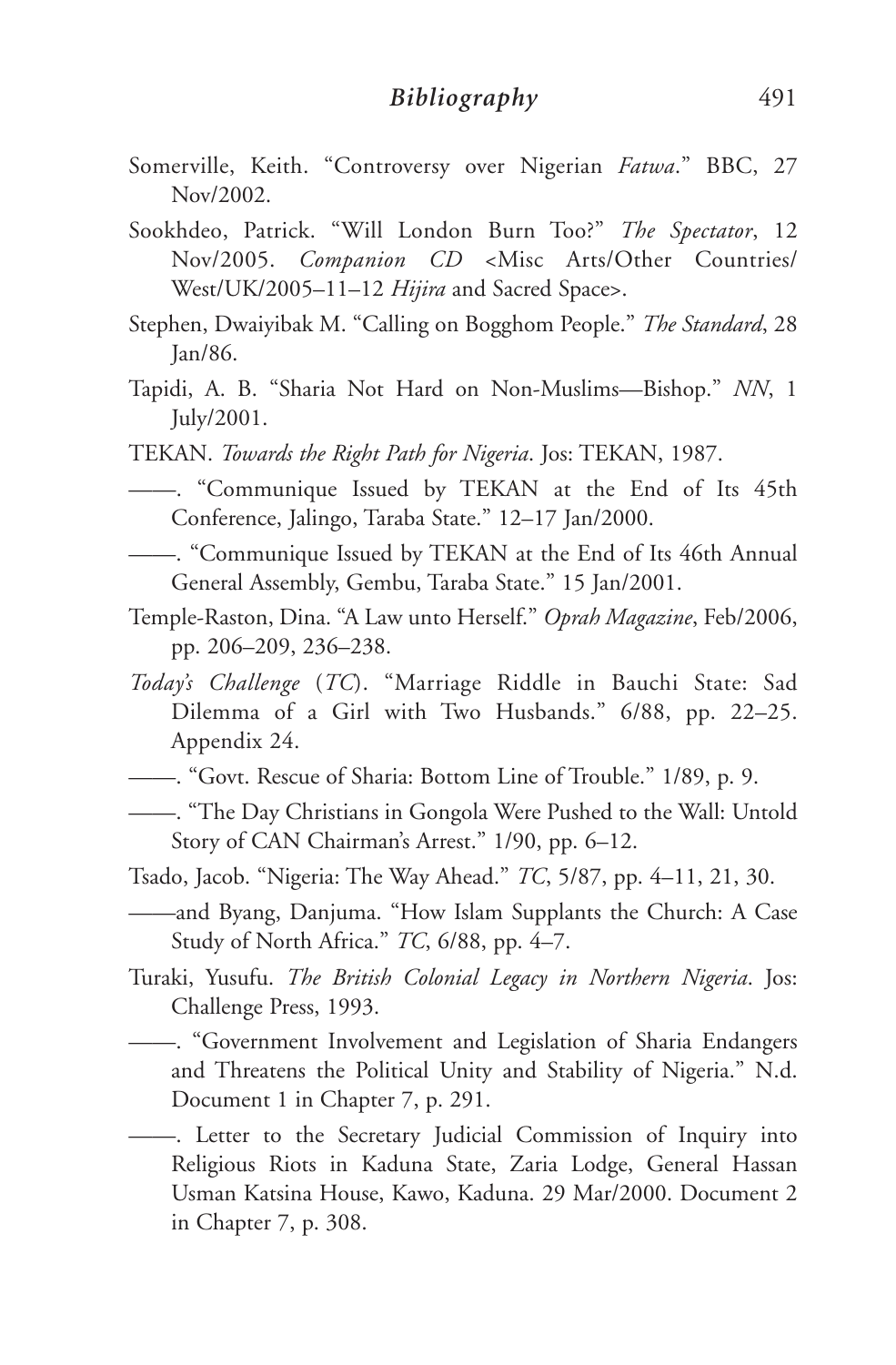## 492 *Studies in Christian–Muslim Relations*

——. "Ethnicity and Socio-Political Development of Southern Kaduna." Paper delivered at Kafanchan, 2 Feb/2002. *Companion CD* <Misc Arts/Turaki Arts/Southern Kaduna Development>.

——. "The Politics of Religion and Federalism: Causes of Religious Conflict and Recommendations of Dealing with Them." Paper presented at the National Round Table on "Democracy and Nation-Building: the Challenge of Our Time," Held at ECOWAS Secretariat, Abuja, 7–10 April/ 2002. *Companion CD* <Misc Arts/Turaki Arts/Conflicts—Causes—Recommendations>.

——. "The Social, Economic and Political Status of Christians in the Northern States." Christian Elders' Forum Conference Abuja, 2003. *Companion CD* <Misc Arts/Turaki Arts/Status of Christians in th Northern States>.

——. "Ethical and Cultural Foundations of Nigerian Society." Paper delivered at the National Institute for Policy and Strategic Studies (NIPSS), Kuru, 18 Feb/2003.

- ——. "Historical and Religious Experience of Islam in West Africa: Christianity and Religious Plurality in Historical and Global Perspective." Paper delivered at Fuller Theological Seminary, Pasadena, California, USA, on 25–27 Apr/2003. *Companion CD* <Misc Arts/Turaki Arts/History of Islam in WA>.
- ——. "The Shari'a Debate in the Northern States of Nigeria: Implications for Muslims, Christians and Democracy in Nigeria." Paper delivered at the Conference on the Sharia Debate and the Shaping of Christian and Muslim Identities in Northern Nigeria, 10–12 July/2003, University of Bayreuth, Germany. *Companion CD* <Misc Arts/Turaki Arts/Sharia Debate>.

——. "Lessons for Christian Presence in Predominantly Islamic Societies." Lecture delivered at the Muslim-Christian Consultation at the Mission and Evangelism Conference, Nairobi, 19–23 June/2005.

- ——. "A Definition of Violence." N.d. *Companion CD* <Misc Arts/Turaki Arts/Violence>.
- Umar, Ibrahim S. "Reaction to the Zamfara Declaration." *NN*, 19 Dec/99. Appendix 23.

Umar, Umar T. "Upholding the Sardauna Legacy." *DT*, 13 Jan/2004.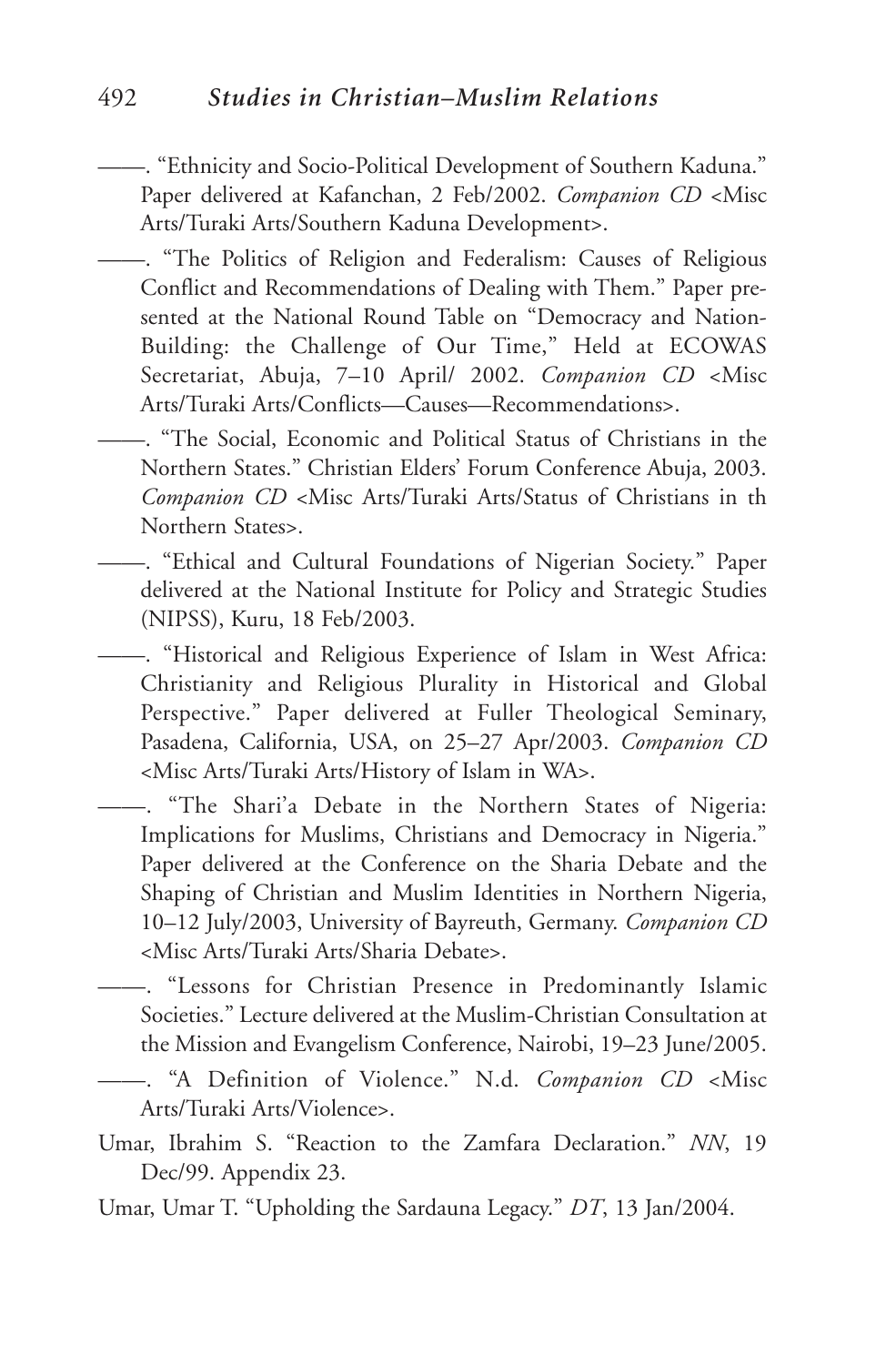- Usaman, Liya and Wakili, Bulus. "Come out with the Facts!" *LB*, Mar/2006, p. 3.
- Usman, Ibrahim S. "Motion Submitted to the Secretary to the Constituent Assembly." 31 Oct/77.

——. "The Constituent Assembly: A Case for a Canon Law Courts System in Nigeria." Notes accompanying Usman's motion to the CA. 31 Oct/77. Appendix 1.

- Uwaleke, Ibe. "Court Insists Govt Must Produce Okigbo Report." *Guardian*, 5 May/2007. Appendix 22.
- *Vancouver Sun*. "Religious Parties to Block Change." 25 Aug/2006, p. A9.
- ——. "Pakistan Easing Consensual Sex Penalties." 17 Nov/2006. *Companion CD* <Misc Arts/Sex/Pakistan Eases Penalties>.
- Wakili, Bulus. "Plateau PDP Crisis: Who Holds the Ace?" *LB*, Nov/2005, p. 11.
	- ——. "Abduction Syndicate in Bauchi." *LB*, Jan/2006, pp. 11–12. Appendix 20.
- ——. "How I Was Lured into Islam—Miss Daniel." *LB*, Jan/2006, p. 12.
- ——. "God Has Seen Us through This Predicament." *LB*, Jan/2006, p. 13.
- Williams, Charles, O. "Islam and the Christian Churches in Nigeria: Nigeria on the Way to Islamic Country?" *Nigerian Christian*, 12 Dec/95, pp. 5–7, 14–16.
- Williams, Rotimi. "The Sharia Controversy." In Committee of Concerned Citizens (see above), 2000, pp. 22–33.
- Worldreach Nigeria. "An Analysis of Time Allocated for Christian Versus Muslim Programmes for Selected States in Northern Nigeria." The source for this analysis was *TV Guide*, vol. 11, no. 4, Oct-Dec/97.
- Wudiri, Ayuba J. "An Appeal to the Federal Military Government: Call the New Nigerian Newspapers and Agents of Destabilisation to Order Now." 24 Oct/88.
- Yamsat, Pandang. "The Role of Government and Democratic Order in our Society." *LB*, July/2005, pp. 19–20.
- Yarima, Jennifer. "Dressing Code: Who Is Wearing What?" *LB*, July/2004, p. 17.

<sup>——. &</sup>quot;Wambutda Retires." *LB*, June/2005, p. 9.